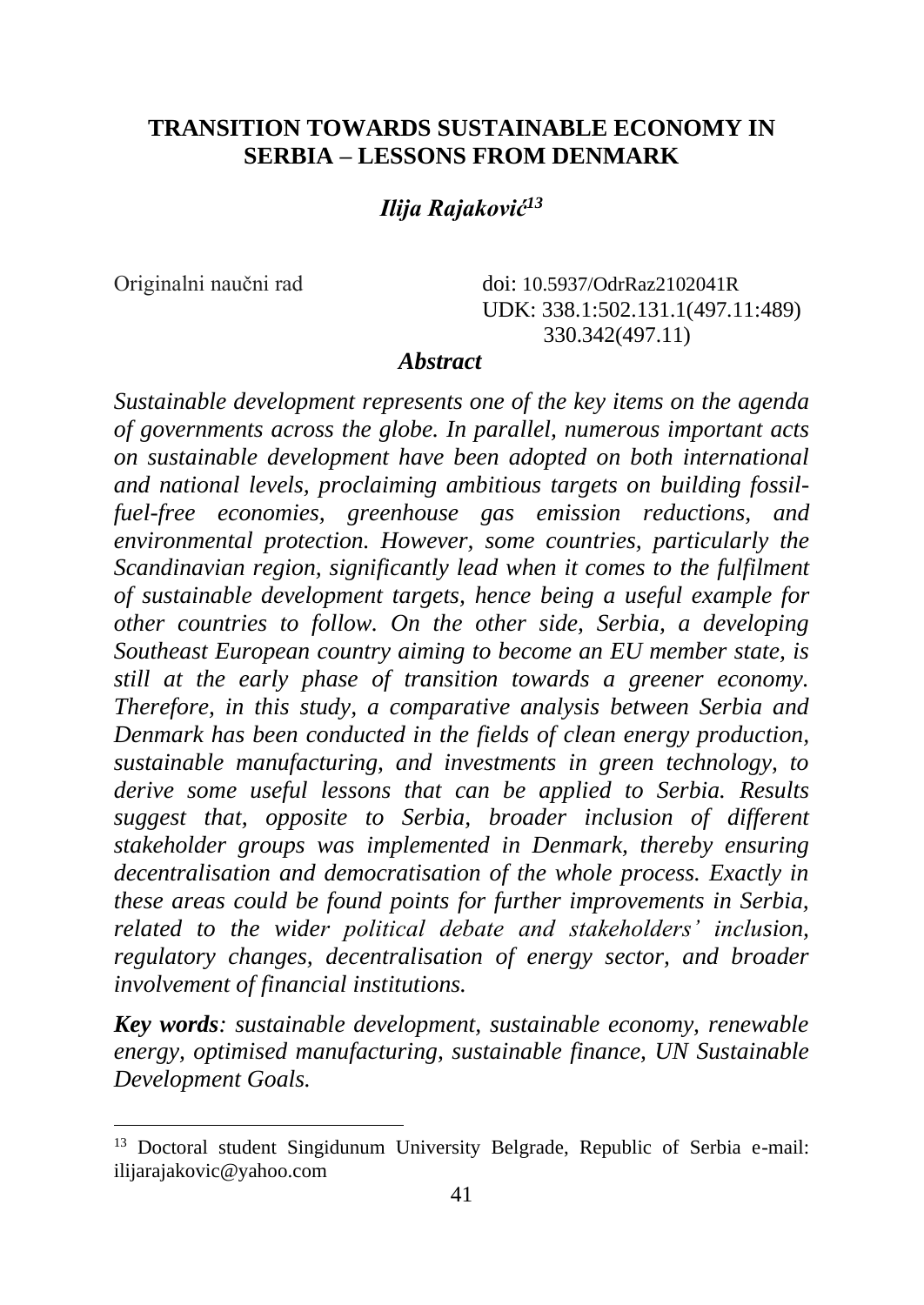#### **Introduction**

Economies on the global level are facing numerous challenges nowadays. As a dominant political and economic system in the world, capitalism in its current form has been showing various limitations over the past several decades, while future industrial development will have to be aligned with the principles of sustainable development. In that direction, sustainable development represents one of the critical topics on the agendas of governments worldwide. Countries across the globe have achieved different levels of success in the transition towards more sustainable economies, with the Scandinavian countries often being recognised as leaders. Moreover, Denmark has been widely praised as a highly successful country, recognised as a positive example for other countries to follow. On the other side, Serbia is still at the early stage of implementation of sustainable development principles, significantly lagging behind the developed countries of the EU. However, aiming to become a member state of the EU, Serbia will need to accelerate its path toward a greener economy, as well as to keep in line with the EU standards [1].

Following the mentioned circumstances, this study analysed the current status of sustainable development in Denmark and Serbia by conducting a comparative analysis of three important aspects - clean energy, sustainable manufacturing, and investments in green technologies. Sustainable development represents a highly complex process within every country, consisting of many different areas. Therefore, in this study, three mentioned areas were selected and recognised as immensely important for the overall transition towards the green economy. Selected topics are an indispensable part of the UN Sustainable Development Goals Agenda, particularly depicted in 'Affordable and Clean Energy' (goal 7), 'Industry, Innovation and Infrastructure' (goal 9), 'Responsible Consumption and Production' (goal 12), 'Climate Action' (goal 13), as well as 'Partnership for the Goals' (goal 17). Accordingly, the main goal of this study was to understand and derive positive practices from Denmark, which can serve as useful points for further improvements in Serbia. To this end, significant room has been given to the potential role of the public sector and government, as well as to the role of financial institutions operating on the domestic market.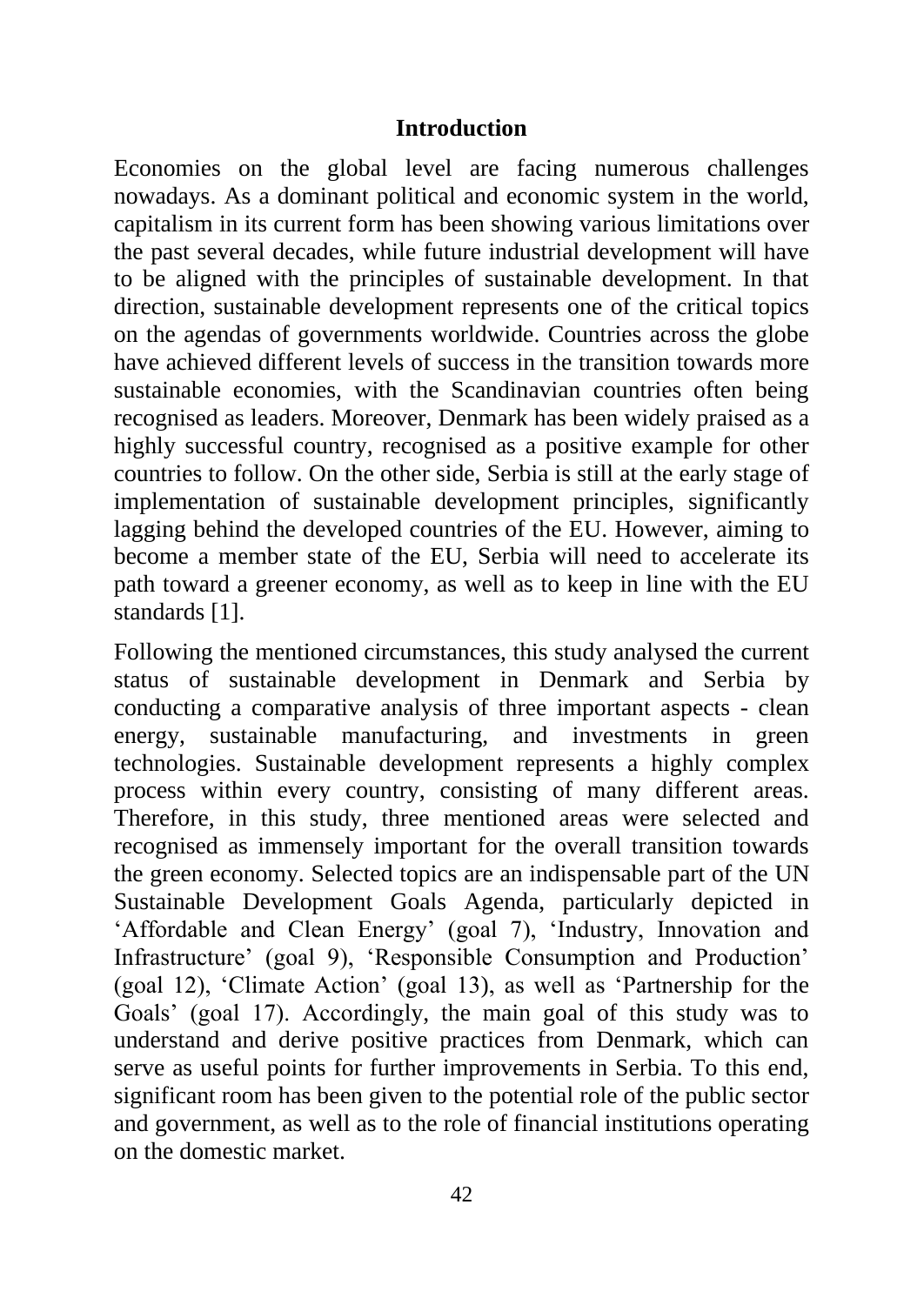The main results from the analysis suggest that Denmark holds an advanced position among the EU countries when it comes to the green economy achievements. This is especially due to the long-term commitment of both political structures and society, characterised by providing room for public debates, stakeholders' involvement, community initiatives, continuous policy improvements, decentralisation of the overall process, active participation of the financial sector, and the importance of public-private partnerships. As a result, Denmark is on track with the ambitious goals proclaimed, being particularly successful in renewable energy production. On the other side, as a result of intertwined internal and external challenges, consistent lack of political will, weak public debate and exclusion of key stakeholder groups, and general lack of interest from financial institutions, Serbia is failing to meet proclaimed targets. Therefore, the primary areas of improvement should be the inclusion of various interested groups and the wider public debate, regulatory improvements, and adoption of several strategic documents, decentralisation of the energy sector, as well as a more decisive participation of financial institutions. Domestic policymakers and government are holding the key role for this to be achieved.

The rest of the paper is structured as follows: Second part explains the methodology used for the purpose of this study. The third part is related to the theoretical background of the research, specifically in terms of various concepts used in literature and public discourse. In the fourth part are presented the main results obtained through the analysis. The fifth part focuses on the discussion on the results obtained, so as to the possible policy implications for Serbia. In the final part, the main conclusions of the analysis are listed.

## **Methodology**

A substantial review of the literature relevant to the field of research has been conducted for this study.

The scope of the search included sources related to the three categories examined within the study- clean energy, optimised manufacturing, and investments in green technologies. Furthermore, the search included the literature existing on the three different levels important for the studyliterature existing on the national levels of Denmark and Serbia,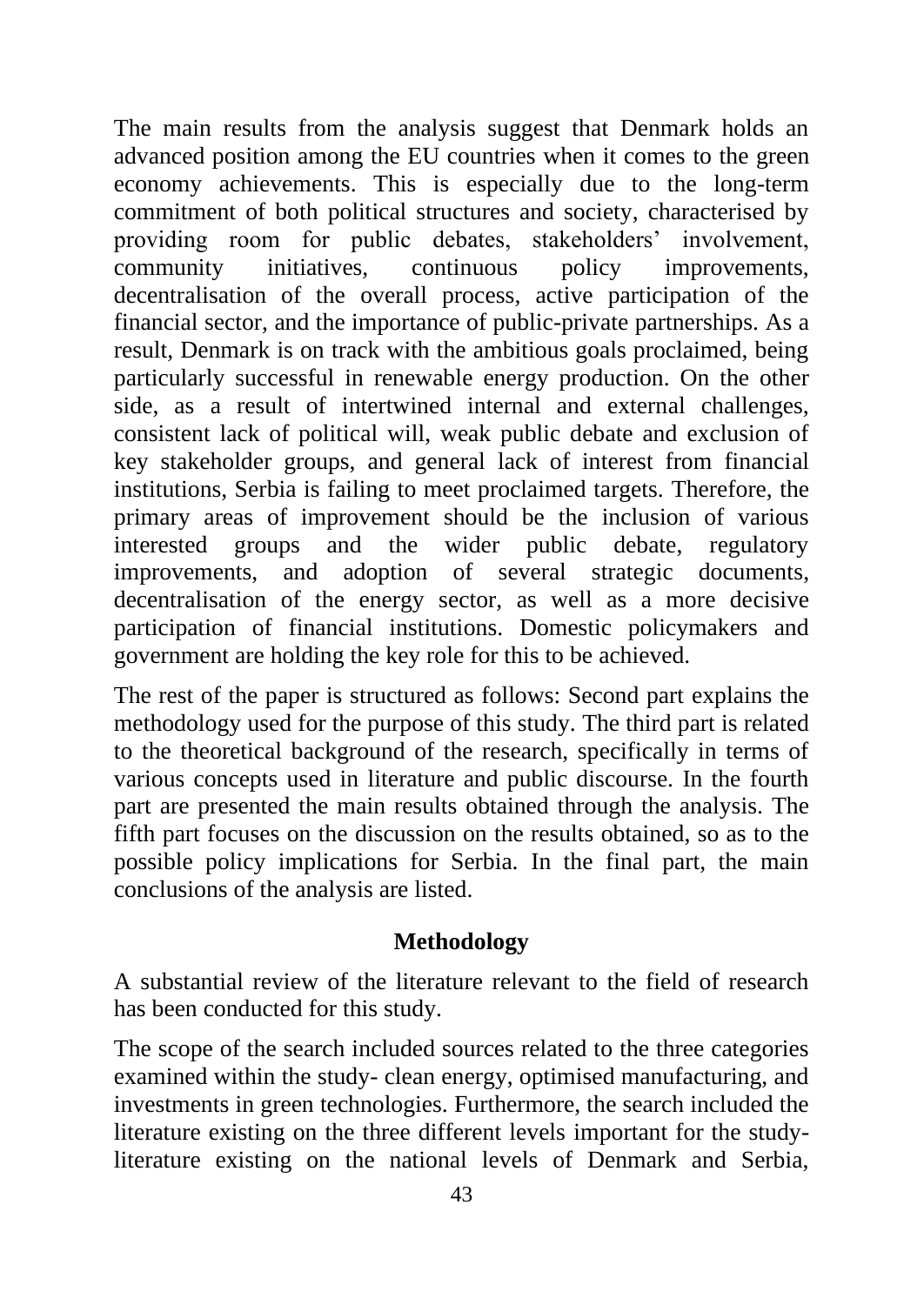documents adopted within the European Union level, and acts adopted on the global level, particularly related to the United Nations agreements.

Various databases regarding the EU documents and regulations, UN acts on sustainable development, databases on regulations in Serbia and Denmark, as well as Google Scholar, ScienceDirect, and Scopus have been used when conducting the research. Key terms for the search within various databases were related to the concepts of sustainable development, CSR, ESG criteria, sustainable finance, optimised manufacturing, circular economy, renewable energy, energy efficiency and energy savings, but were not limited to this.

### **Theoretical Background**

Gaining significant interest by both scholars and practitioners during the 1970s, sustainable development has gone through numerous evolving phases over the past several decades [2]. Among the many possible definitions, this concept can be understood as balancing between environmental, social, and economic aspects within the decision-making process, therefore ensuring the stability of the economy and environment for future generations [2, 3]. As an indispensable part of sustainable development, important regulatory acts have been adopted in different parts of the world, where the United Nations infrastructure is primarily mirrored in the UN Sustainable Development Goals 2030, and the Paris Agreement on Climate Change as key global acts. In order to actively engage in global goals, European Union incorporated ideas and values from mentioned acts within the wide scope of policies, particularly reflected in 'The European Green Deal' [4], while the similar act in the United States represents 'The Green New Deal'. In like manner, government representatives in Serbia also mentioned a program named 'Serbia 2025' within the media conferences. However, an official document has not been adopted yet.

On this road towards global sustainable development, numerous supporting concepts have been introduced, often being used interchangeably in everyday discourse. As a highly important concept related to sustainable development, Corporate Social Responsibility (CSR) represents the introduction of different social and stakeholders' interests in a company's everyday business decisions [5]. Additionally,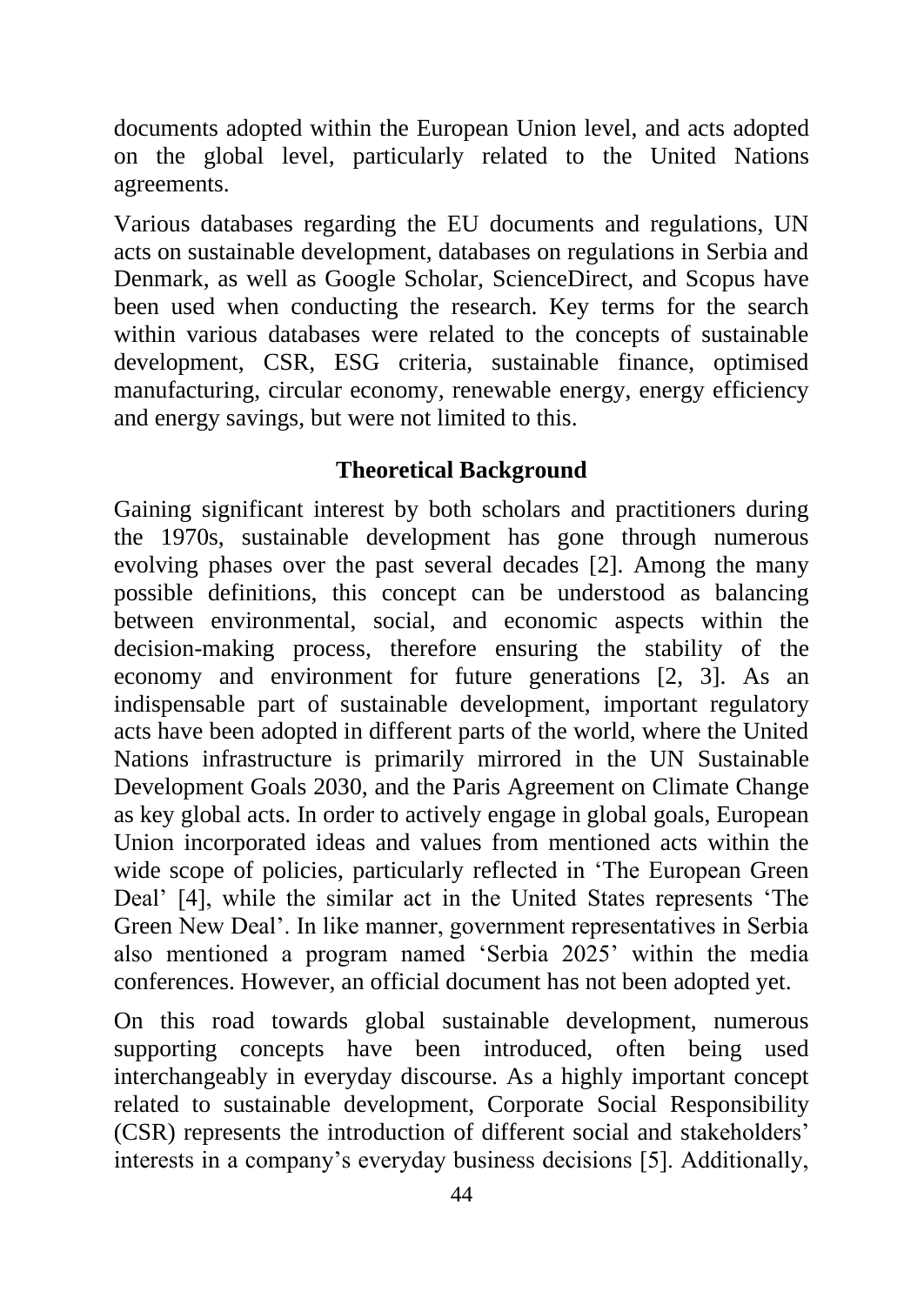CSR is also referred to as the involvement of Environmental, Social and Governance (ESG) criteria during investment, management, and financial decision processes in companies [6]. Furthermore, CSR is also often connected to sustainable, responsible, and impact (SRI) investing, or investing in socially responsible companies [6].

Internationally adopted acts on climate and sustainable development emphasize the importance of sufficient finance provided for these matters. Although significant amounts should be provided by public sectors, private financial institutions are recognized as a key force. In that sense, sustainable finance as a concept became one of the central topics for financial sectors nowadays. This concept describes the consideration of ESG criteria during the investment decision process in the financial sector, while the main goal is achieving larger investments in sustainable economic ventures in the long run [7]. Evidently, while discussing sustainable development, a necessary matter to be considered is the financing of sustainable actions and projects. Therefore, United Nations Environment Programme Finance Initiative (UNEP FI) has been created to focus on joining the private financial sector to the UN infrastructure, in order to mobilize banks, insurance companies, and investors to impact sustainable development [8]. On the EU level, this was followed by the broad number of acts accepted, such as the EU Action Plan on sustainable finance and EU Taxonomy for sustainable activities [7, 9].

Important space in this study has been given to the concepts of renewable energy, energy efficiency, and energy savings, all being the indispensable part of documents such as the UN SDG 2030 Agenda, European Green Deal, and nationally adopted regulations in Serbia and Denmark. For the sake of clarification, renewable energy is related to the power generated from the naturally repetitive, persistent sources, occurring within the local environments, such as solar radiation, wind, biomass, hydro sources, and geothermal heat [10]. On the other hand, energy efficiency stands for the decreased usage of energy while producing a maintained amount of output, occurring on economic, industrial, sectoral, and individual levels [11, 12]. Understandably, this term is often used together with energy savings, both having the goal to reduce energy consumption. As final consequences of these three concepts are recognised reduction of greenhouse gas emissions,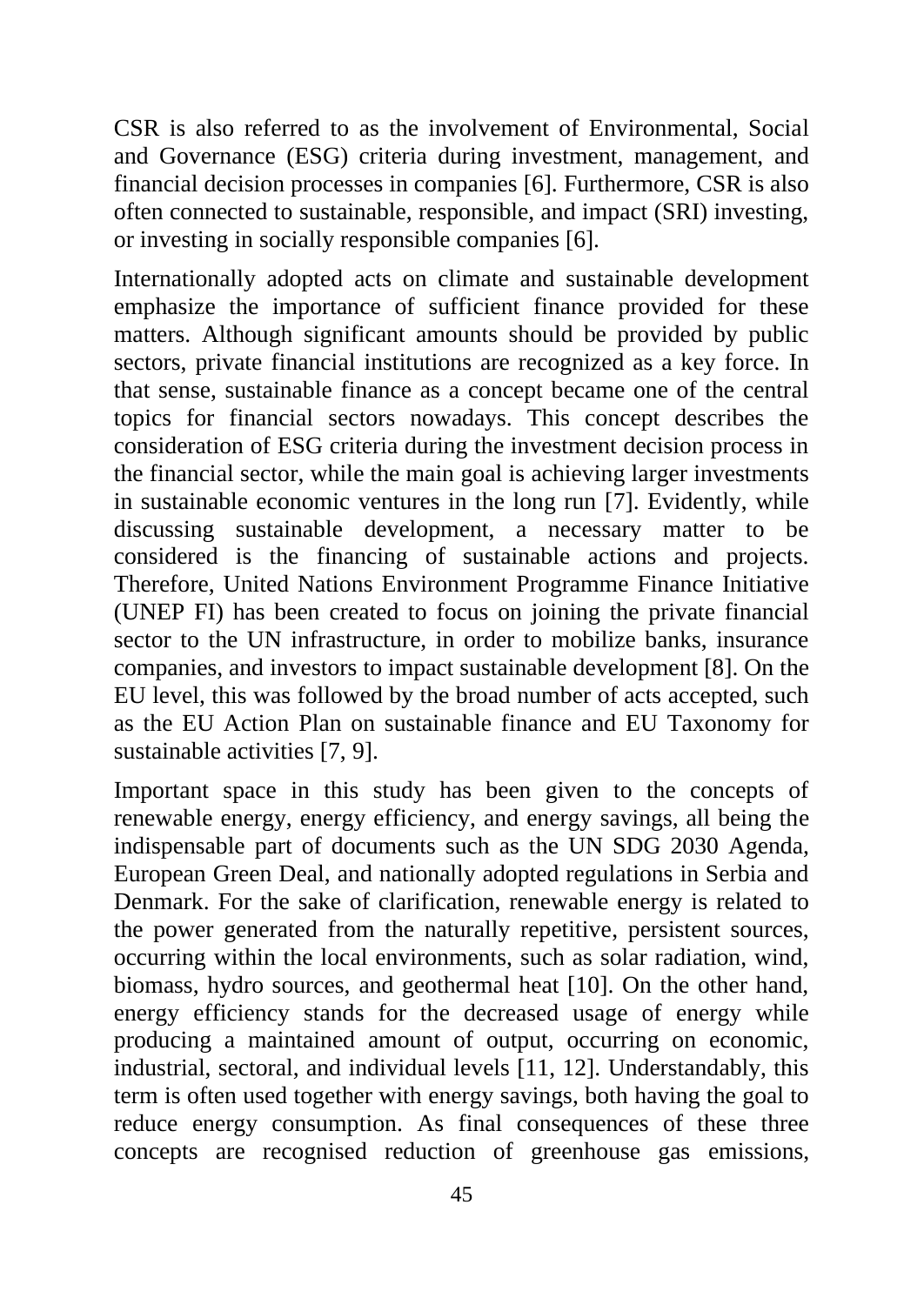environmental protection, increased competitiveness of the economy, and creation of new jobs [11].

Finally, globally analysed, manufacturing takes a significant stake of overall carbon emission and natural resource usage [13]. Therefore, sustainable or green manufacturing represents another important aspect of sustainable development, particularly analysed in this study. This term could be understood as the transition of a company's internal processes to the more optimised processes, oriented to stakeholders, and energy and resources saving and aiming to minimize negative effects of production on the environment [14]. Additionally, sustainable manufacturing stands for the production of high-quality products, while at the same time companies manage to cut the resources usage, being devoted to using more sustainable resources. In relation to the stakeholders' importance, the position of employees, customers, and communities where the company operates is crucial for sustainable manufacturing [15]. Another concept linked to shifts within production represents the circular economy, in which recycling, reuse, and reduction represent some of the key motives [16]. Although often being difficult to encompass, for the purpose of this study circular economy is understood as the maximization of linear nature-societynature energy and materials flow within production, by utilisation of renewable energy, cascading-energy flaws and cyclical material flows, the definition proposed by Korhonen et al. (2018) [17]. Establishing the circular economy is a highly important topic on the EU agenda, being a part of the European Green Deal and corresponding Circular Economy Action Plan, while Denmark also introduced a National strategy for Circular Economy. Serbia did not adopt any strategic document on this matter yet, while some initial research and roadmaps have been introduced.

#### **Results**

Countries across the globe are facing a demanding journey to reach declared targets on sustainable development, mostly related to the levels of greenhouse gas emissions, the share of renewable energy supply, and energy savings. In regard to mentioned areas, Denmark is commonly considered a highly successful country. On the other side, Serbia is still at the early stage in the transition towards a greener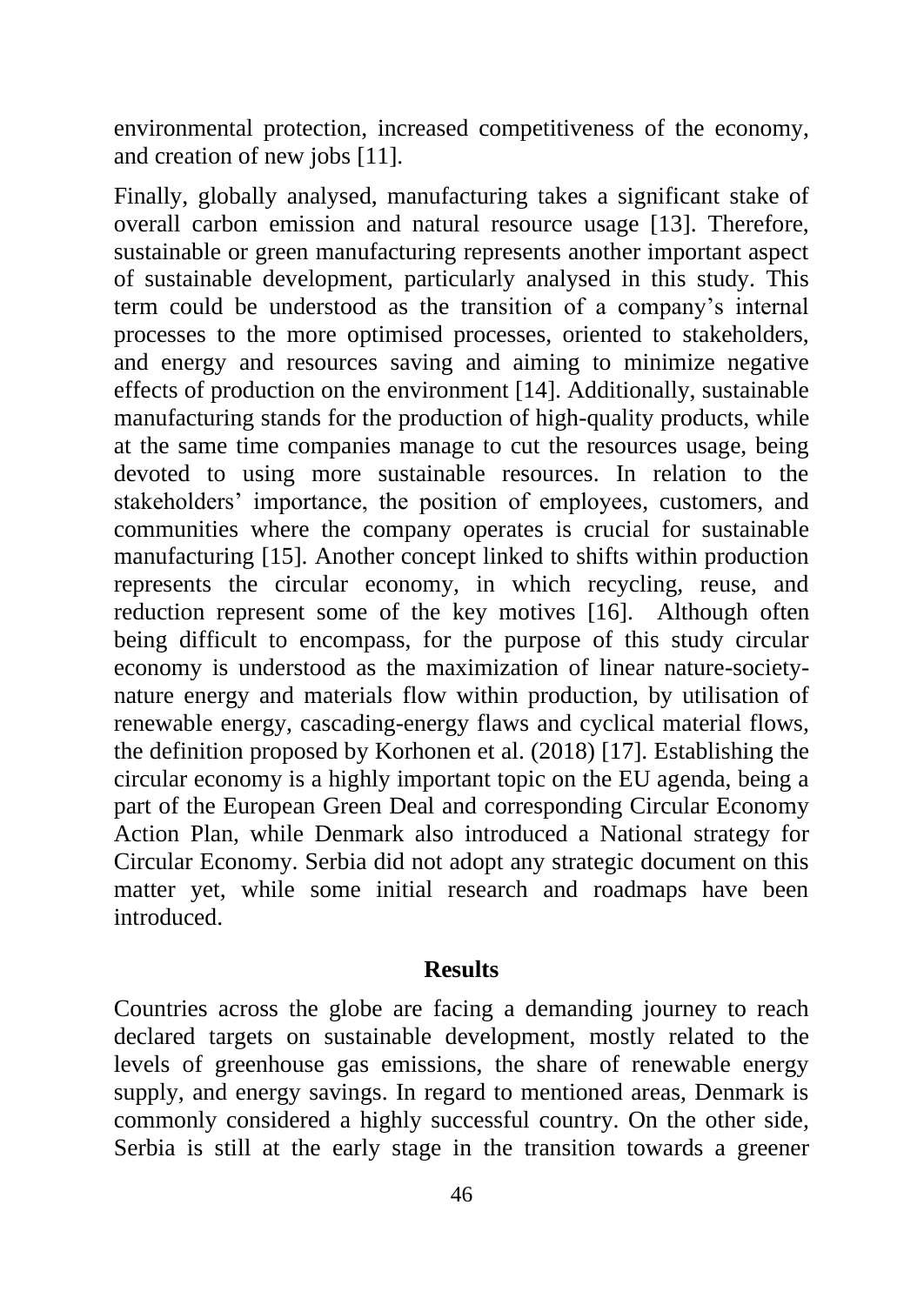economy, and although some important steps have been made, there are still numerous issues to be tackled with. Below are presented the main results from the analysis regarding clean energy, sustainable manufacturing, and investments in green energy technologies.

## *Road towards sustainability in Denmark*

Historical circumstances and lessons from the past events were important for Denmark to undertake a decisive journey towards sustainable development. Different authors often describe Danish strategy as a peculiar combination of top-down and bottom-up approaches. This implies that one part of the initiatives have been proposed by the civil sector, which was followed by the government with further initiatives, primarily in the form of incentives [18]. As a result of long-term efforts, this country continuously records progress in different sustainability parameters, depicted in the increased capacities of renewable energy, significant energy savings, improved energy efficiency, and reduction of greenhouse emissions both from energy and manufacturing sectors, being the leader among the EU countries [19, 20, 21]. In this way, Denmark has created a strong base to proclaim ambitious goals on environment protection and renewable energy. More precisely, Denmark strives to create a system in which energy production for electricity and heating purposes will be completely generated through renewable sources by 2035, while the whole energy production will completely come from renewable sources by 2050 [18, 20]. In addition, according to the Climate act, Denmark declared 70% of greenhouse gas emission cuts by 2030, in comparison to 1990 [22].

# *Clean energy*

The oil crisis from the 1970s triggered significant changes in the energy supplies across Europe. Before the crisis, many European countries were fully dependent on fossil fuels, whereas Denmark highly necessitated the import of foreign oil and gas [23]. However, in the aftermath of the crisis, Denmark decided to establish efficient energy supplies, opting for renewable energy as the main source. This happened contrary to the neighbouring countries, which primarily decided to construct nuclear plants as the main alternative [23]. Hence, the energy system in Denmark was constructed in a way that electricity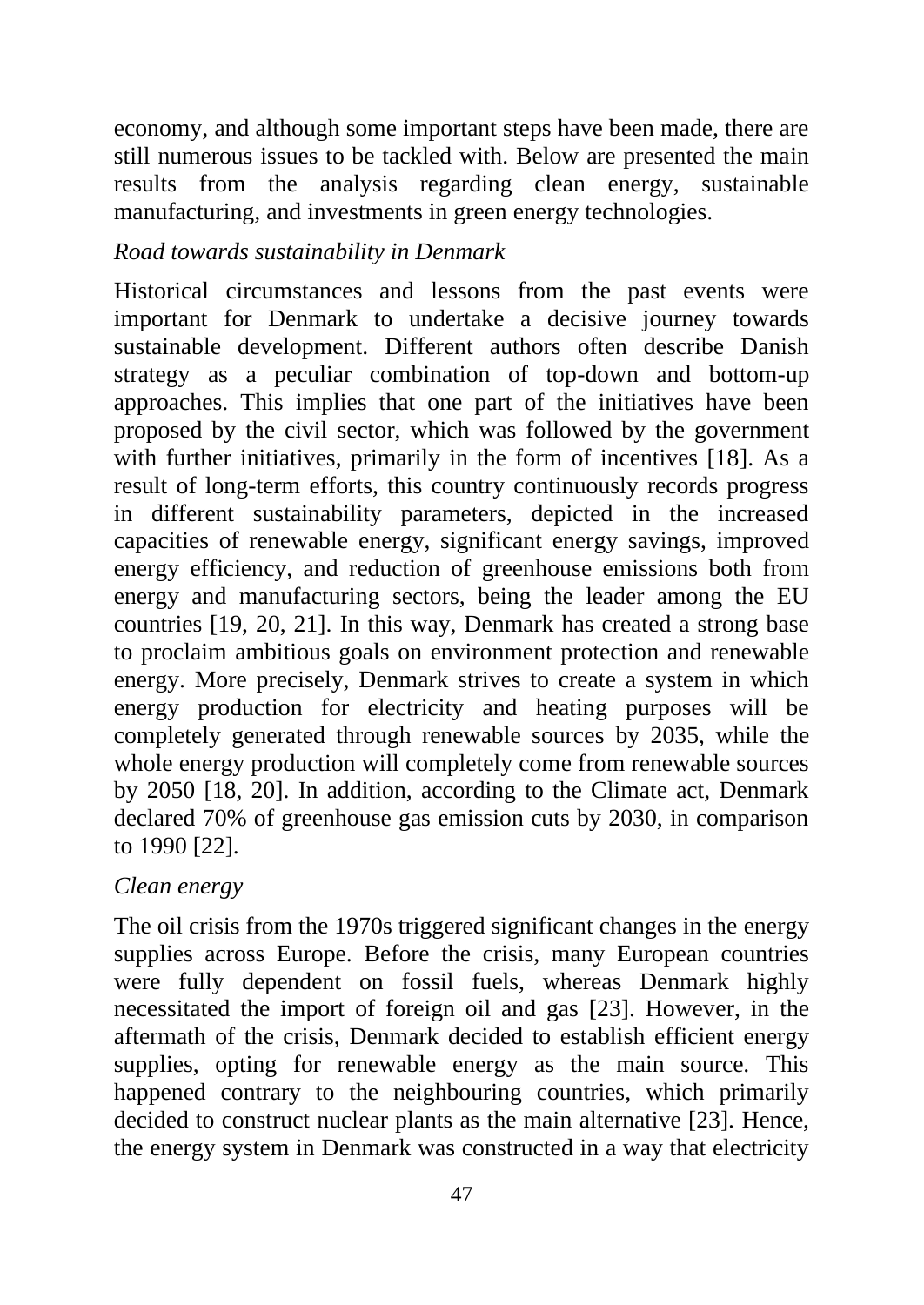is dominantly generated by wind farms and more recently by solar power, while the waste and biofuels are used for heating purposes [20, 23]. As a result of appropriate decisions, around 30% of total consumed energy comes from renewable sources today, while 50% of electricity is generated from wind and solar sources [24]. Moreover, district heating leads with around 59% of used energy from renewable sources in 2017 [25]. Importantly, turning the energy sector to renewable sources is the most responsible for greenhouse gas emission cuts in Denmark over the last three decades [21]. Significant room in the clean energy transition has been given to energy savings and energy efficiency. These aspects represent an important part of the 2012-2020 Energy Agreement, proclaiming the 8% cut of energy consumption by 2020 compared to 2010 [26]. For this to be achieved, a joint effort of public institutions, private companies and citizens has been made. Statistics show that energy savings were largely introduced in all the major sectors, particularly industry, real estate, and manufacturing [19, 27].

A great example of Danish success in the transition towards clean energy on the local level represents the case of Samsø, a 3700 inhabitants island in the Kattegat sea. At the end of the 1990s, the local community, in cooperation with the government and different municipality bodies, got engaged in the transformation of electricity generation and district heating systems, by building onshore and offshore wind turbines, solar collectors, and biomass boilers. As a result, today Samsø island represents a self-sufficient energy system, where electricity production overpasses its consumption, and the CO2 footprint is a negative 15 tons per inhabitant [28]. Samsø transformation is primarily characterised by the significant involvement of the local population in the project from the very beginning, with great enthusiasm and green values deeply incorporated within the community. Regular public discussions were highly present, so as the democratic approach in which preferences and interests of the locals were of the greatest importance. In that direction, different stakeholders created a consortium led by Samsø Energy Academy, a meeting place for partnerships of energy projects in Samsø. The consortium members also include the municipality of Samsø, local energy agency, local development office, municipality-owned energy company and Samsø citizens [29]. As the outcome, 90% of windmills are owned by local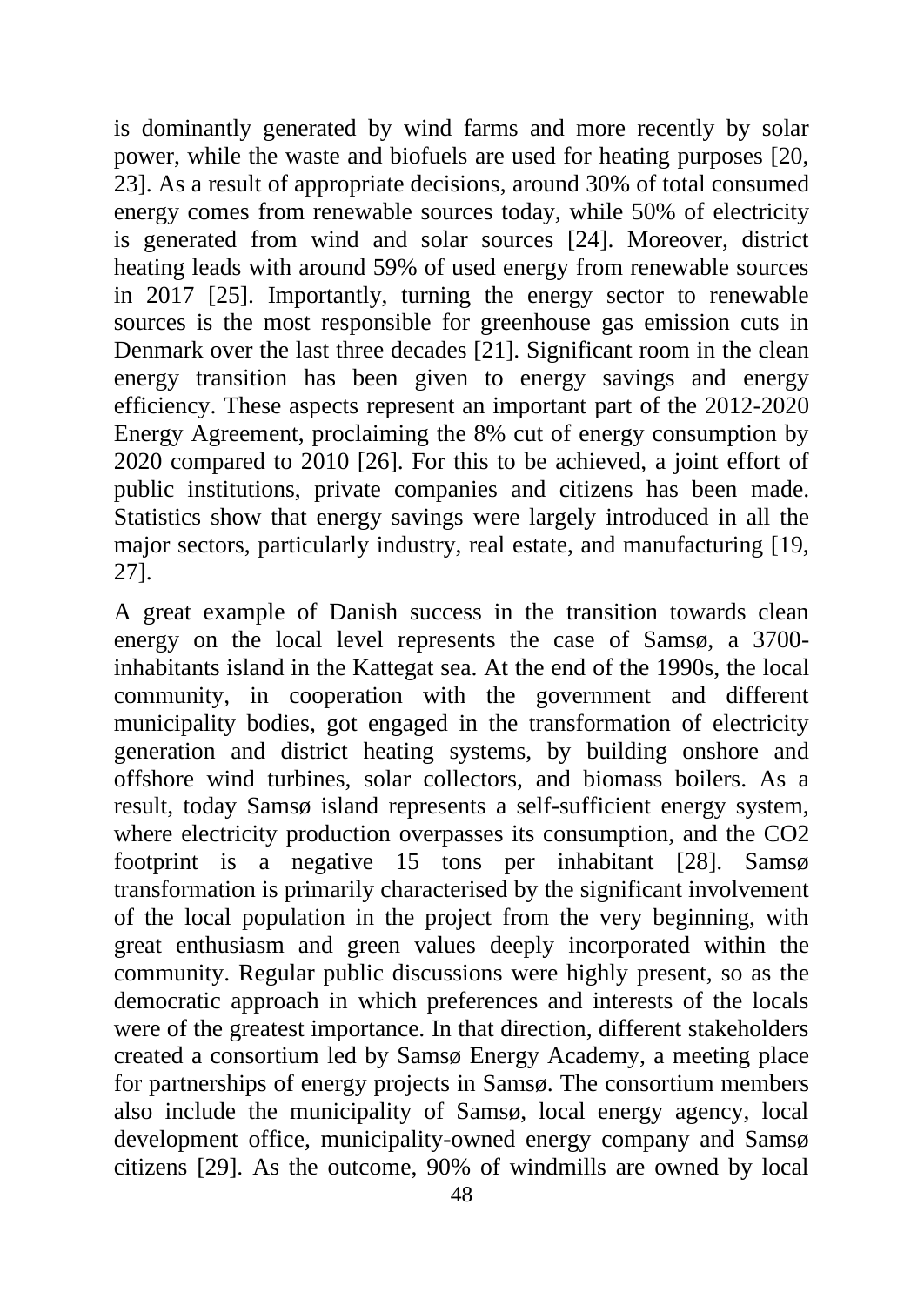people, while a specific ownership mix of private owners, local cooperatives, investor groups, and municipality government has been created. This was helped by the ideation of the financing process, with the low threshold to join and the possibility to pay off in instalments. Therefore, not only has this created sustainable and environmentally oriented energy solutions which slowly started spreading out to sustainable transportation and agriculture, but it also opened a space for locals to achieve financial gains. The whole project created a significant number of new jobs within the island, while also becoming a great tourist attraction.

Establishing a stable energy system that highly counts on renewable sources did not come overnight. Rather it was the result of appropriate decisions made over the last several decades. First of all, the government introduced various supporting schemes, which encouraged interested parties on the local level to participate and invest. The outcome is that around 20% of renewable energy plants for electricity production are currently owned by local population cooperatives, local farmers, and local landowners [23]. Moreover, in the heating sector, around 83% of the distribution is owned by consumers or municipalities [23]. Secondly, state authorities widely accepted ideas proposed by local institutions and organisations as an important stakeholder group. The activities of high schools, universities, working groups, and NGOs were highly helpful in creating various initiatives, commonly known as grassroot initiatives (GI) [23]. Furthermore, it was the society initiatives that further help encourage the government to engage in organising sustainable energy communities in Denmark, which resulted in the creation of simultaneous top-down and bottom-up approach [18]. With the help of educational and local institutions, public debate on renewable energy has been opened, while communities became familiar with the potentials and importance of renewable energy in terms of its reliability and sufficiency [18, 23]. As a third aspect for success, Denmark is known for its tradition of small entrepreneurs and cooperative ownership type, whereas the already existing infrastructure proved particularly important when the renewable projects arrived at the agenda [18, 23]. Fourthly, Denmark introduced a strong regulatory framework for sustainable development in a broader sense, for both renewable energy and energy efficiency alike. This regulatory infrastructure secured the proper implementation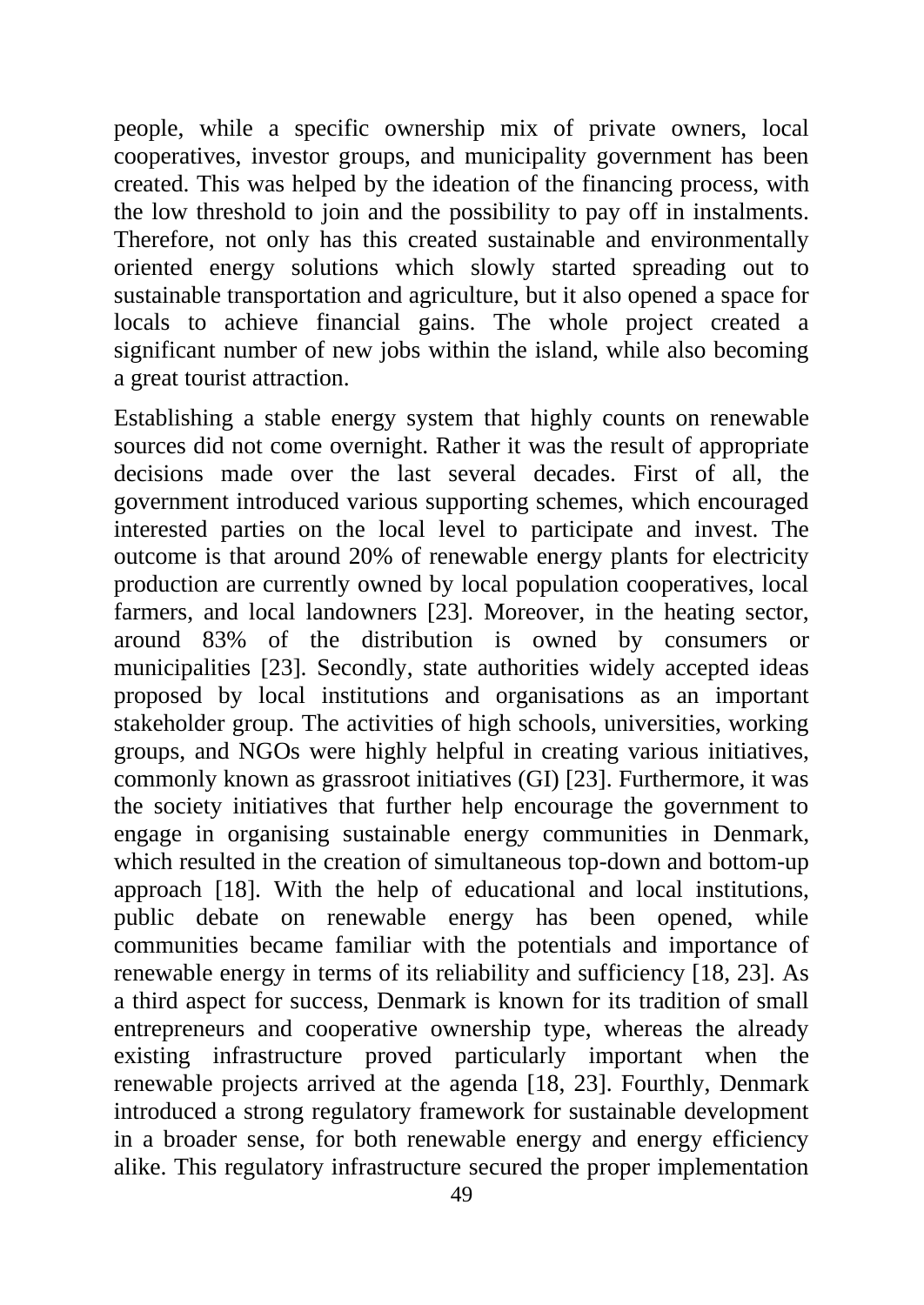of policies, keeping the track of the achievements and transparency, while the pivotal act currently represents the Climate act, with corresponding sectoral strategies and yearly follow-ups on achievements. Fifthly, the prerequisite for all of this was the strong political will that existed in crucial moments of transition towards a cleaner energy system. In Denmark, green parties were highly influential during the 1980s and 1990s, the pivotal years for creating a strong base for renewable energy development [20, 23]. Finally, some studies suggest that the sole allocation of energy sources within the whole energy sector led to success. In other words, one of the crucial aspects was the process of decentralisation of power generation, which especially took place over the 1980s and 1990s, therefore making a peculiar energy mix [20].

#### *Sustainable manufacturing*

Sustainable manufacturing went hand in hand with renewable energy efforts in Denmark, and it is the field in which this country has been also recognised as a highly successful example. Similarly, the road towards more green and optimized manufacturing in Denmark is not a recent process. Starting with the 1980s, optimized manufacturing became a key aspect of a broader process named 'Greening the industry' in Denmark [30]. In that manner, over the past several decades, Denmark invested significant funds in a transition towards a more sustainable industry [31]. Even more, domestic private companies continuously invest large funds in research and development for technology improvements prerequisite for optimized production. R&D investments in the manufacturing sector solely amounted DKK 23 billion in 2018, which represents 56% of whole industry R&D investments [31]. Consequently, manufacturing represents a pivotal part of the industry in terms of the production of green products in Denmark, amounting to DKK 131 billion in 2018, or 57% of green products in the whole industry [31]. Denmark also records a continuous decline in greenhouse gas emissions over the last decade, while manufacturing stands for around 9% of overall gas emissions, and the decline over the same period amounted 27%, together with a decline of 9% in energy consumption [31]. Additionally, the Danish economy is also known for the circular sustainable production approach, meaning that companies are connected in a loop of resources exchange, where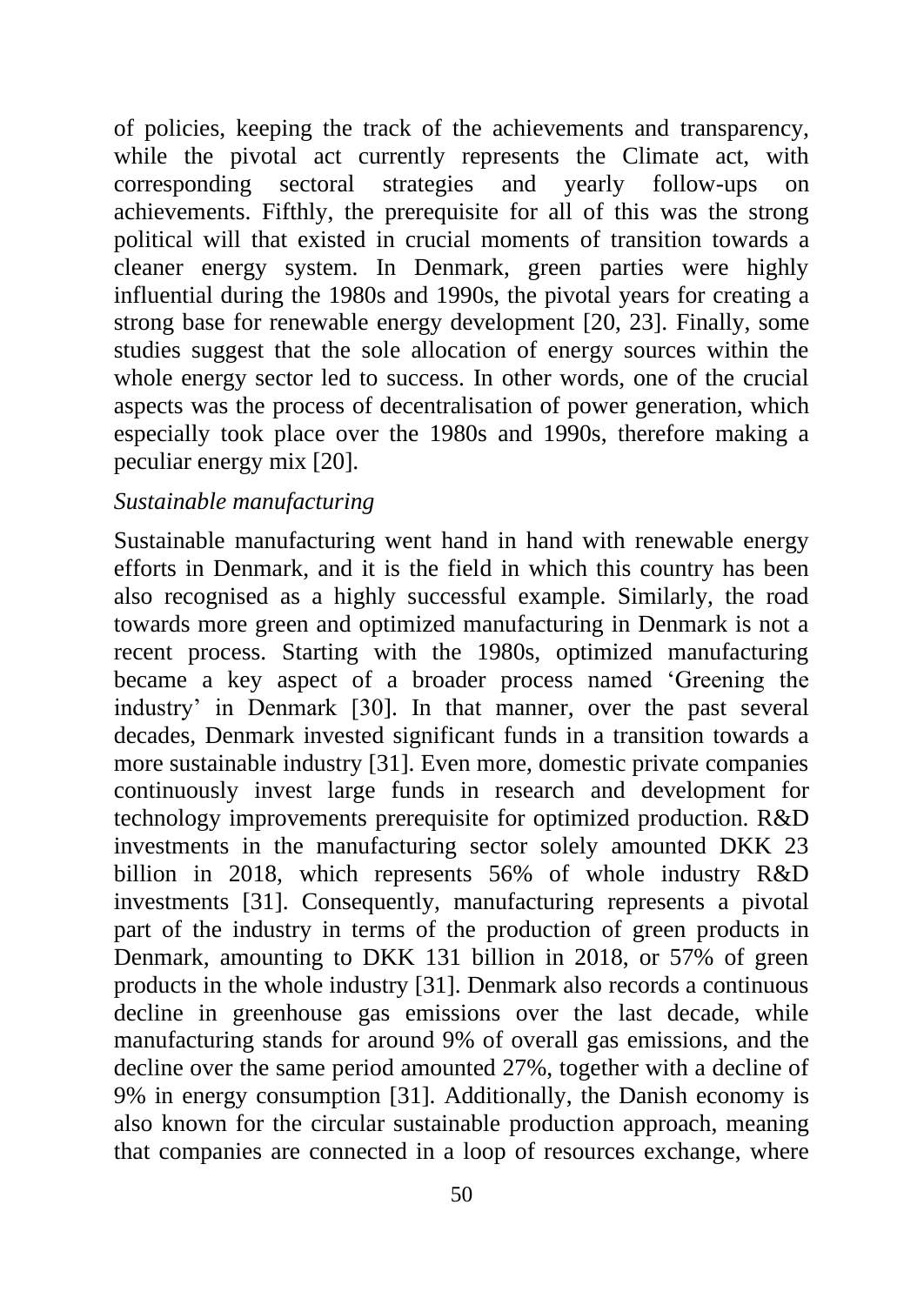one company's waste is used as another company's resource [32]. A practical example of this approach represents Kalundborg symbiosis, a partnership on a local level between 11 public and private companies, aiming to reduce waste [33]. The process of the circular economy represents a very important concept on the EU agenda, being one of the key parts of the European Green Deal, whereas a new action plan has been adopted in 2020. Finally, implementing sustainable manufacturing is not only the action from companies and public institutions in Denmark. Consumers also significantly changed their behaviours and habits. According to the report on manufacturing in Denmark from 2016, customers continuously expect from manufacturers the sound response to the growing environmental standards. Moreover, according to the same report, domestic manufacturers perceive this market trend as a great growth opportunity [34].

Once again, listed achievements arrived as a result of the decades-long efforts and appropriate actions. Firstly, significant regulatory changes were introduced on state, municipality, and private companies' levels, while circular economy takes an important place in Danish industry regulations [30]. Together with this, starting in 2009, Denmark introduced mandatory reporting on CSR as a non-financial part of annual reports for large companies. Secondly, the government introduced support schemes for the implementation of green technologies as an additional tool [30]. Regarding this, an important role has been given to private-public collaboration, pictured in projects such as Kalundborg symbiosis. In that direction, the decisiveness of domestic private companies was highly contributing to the road towards sustainability (i.e., in gas emission reduction) [31]. Thirdly, similar to the renewable energy process, also in sustainable manufacturing significant room has been given to the environmental experts, advanced technology engineers, and state representatives on environmental protection, creating an important arena for public debate [30]. Lastly, an important aspect in Denmark was the disposition of domestic industry, where small and medium enterprises (SME) take the largest part [30]. Strategic initiatives did not exclusively come from the large corporations, but from the Danish SME sector as well [35]. Consequently, SMEs managed to improve their reputation in society, while at the same time also introducing significant cost reductions which made their production more efficient [35].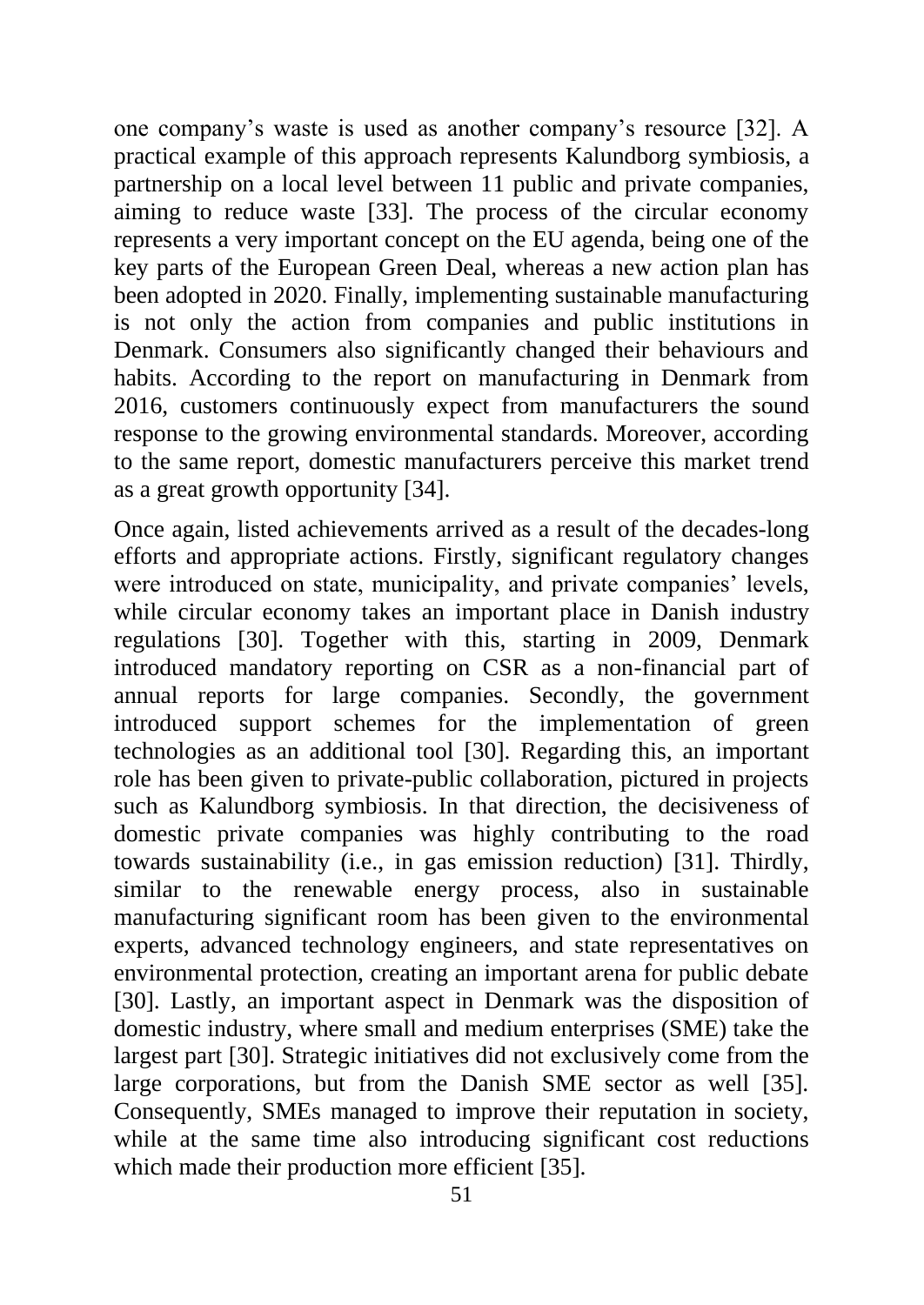Investments in green energy technologies

Similar to the previous two parts, sustainable finance in Denmark is the area in which a high commitment to the public debates, exchange of opinions, and stakeholders' inclusion can be recognised. In addition, a certain kind of investment mix in sustainable projects which includes various finance sources, such as government, private financial institutions, communities, and local authorities is present in Denmark [18].

In order to achieve declared targets, domestic sectors are engaging in specific types of public-private collaborations [36]. This type of partnership has been successfully implemented in various sectors such as healthcare and infrastructure, and Denmark continues using the model in financing ESG oriented projects. Some of the main institutions involved in this field are Innovation Fund Denmark, the Danish Growth Fund, and the Danish Green Investment Fund [36]. For instance, the Danish Green Investment Fund, which is positioned as an independent state entity, provides loans for projects in the areas of environmental savings, renewable energy sources, and resource efficiency [37].

Despite being a country with just a 5.8 million population, Denmark has a diversified financial sector that consists of 76 banks and mortgage credit institutions, with 7 domestically-owned banks holding a leading position. Such a decentralized structure helps to allocate the capital more toward small and medium companies and support smaller-scale ESG projects than would be the case with a highly concentrated financial system. Also important is the role that pension funds and insurance companies have in the domestic financial market [38, 39]. Danish banks, investment funds and pension funds have been already ideating and offering a variety of sustainability products over the past decade to their investors [36]. Regarding the financial institutions' role, pension funds in Denmark are some of the major financial market players who turned to the investments in areas such as renewable energy, significantly moving their focus from investments in fossil fuel projects [40].

Over the past decade, Denmark expanded to the international arena, by providing the finance for various sustainable projects, especially within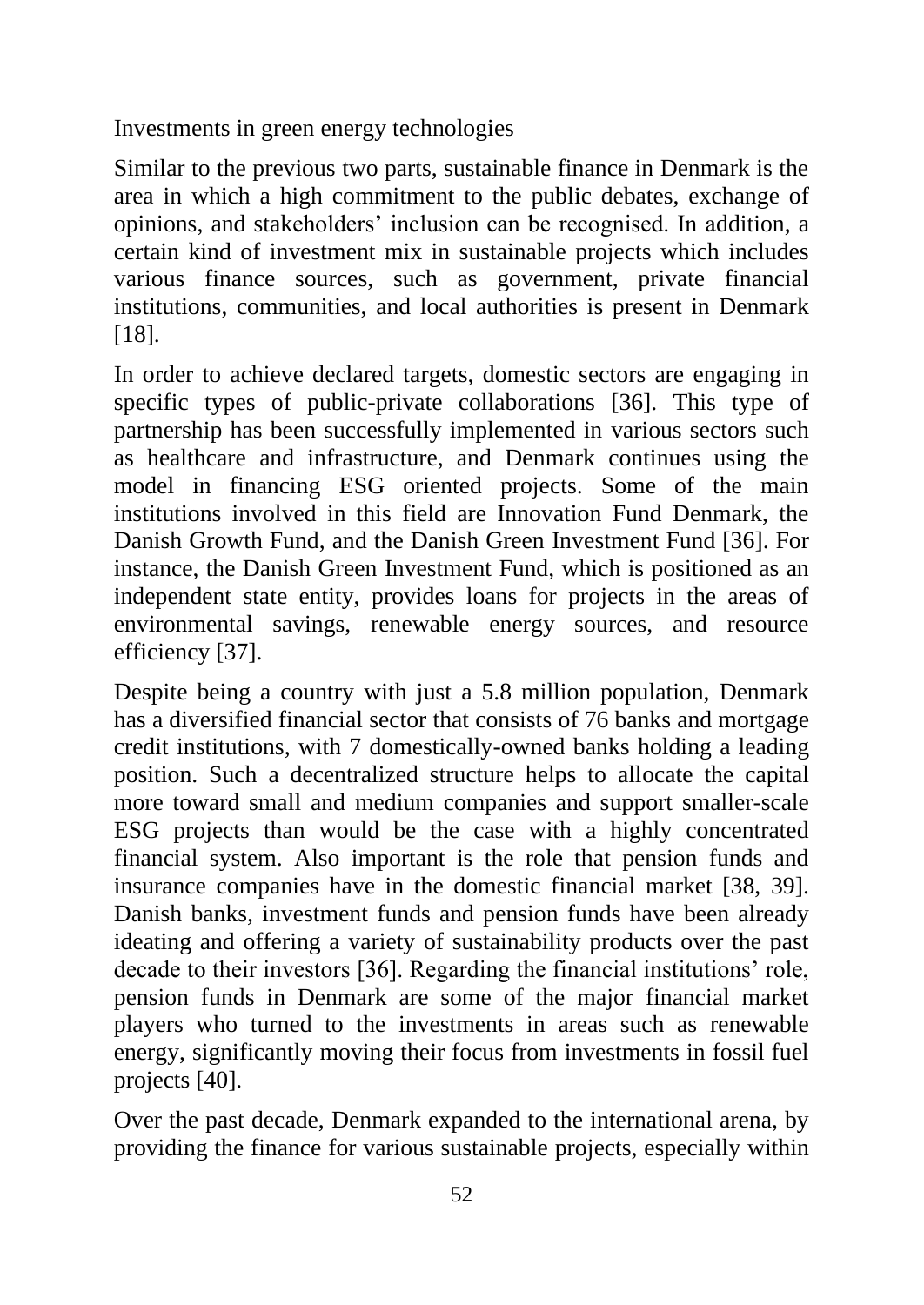developing countries. For instance, there is a considerable involvement of the Export Credit Agency of Denmark which offers financing to foreign buyers for purchase Danish green solutions. These measures directly help domestic companies expand their global reach and position themselves as leaders in the quickly developing field of sustainable economy solution providers. This financial institution has provided significant funds in terms of issuing guarantees for fields such as bioenergy, solar energy water, energy efficiency, and many others [40]. Another example of private-public collaboration represents the Danish Climate Investment Fund and the Danish Climate Investment Fund for Developing countries, also offering large funds for climaterelated projects from abroad. Those institutions provided significant finance in loans for areas such as climate, agrobusiness, food, production and infrastructure [40, 41, 42]. In this segment, an important role in this context is given to several ministries within the government, especially the Ministry of Foreign Affairs, the Ministry of Climate, Energy and Utilities, and the Ministry of Environment.

### *Road towards sustainability in Serbia*

Compared to the case of Denmark, the Serbian journey towards a greener economy is starkly different. Following the collapse of the communist regime at the beginning of the 1990s, Serbia entered into the long and demanding process of transition towards a market economy. Privatisation and the establishment of democratic institutions have been the key aspects of this process, but neither has been successfully managed or completed by 2021. On the international level, Serbia also faced significant challenges. During the 1990s, Serbia was involved in armed conflicts with several neighbouring countries, culminating in the NATO bombing in 1999, all having severely harmful effects on the domestic economy. Therefore, dealing simultaneously with different internal and external challenges, sustainable development was not of interest for the political structures in Serbia over the last three decades. As a consequence, Serbia today significantly lags behind other European countries when it comes to a sustainable economy and environmental protection.

However, aiming to become a member state of the EU and to fulfill internationally accepted targets, Serbia will have to undertake decisive steps in order to reach environmental standards declared within the EU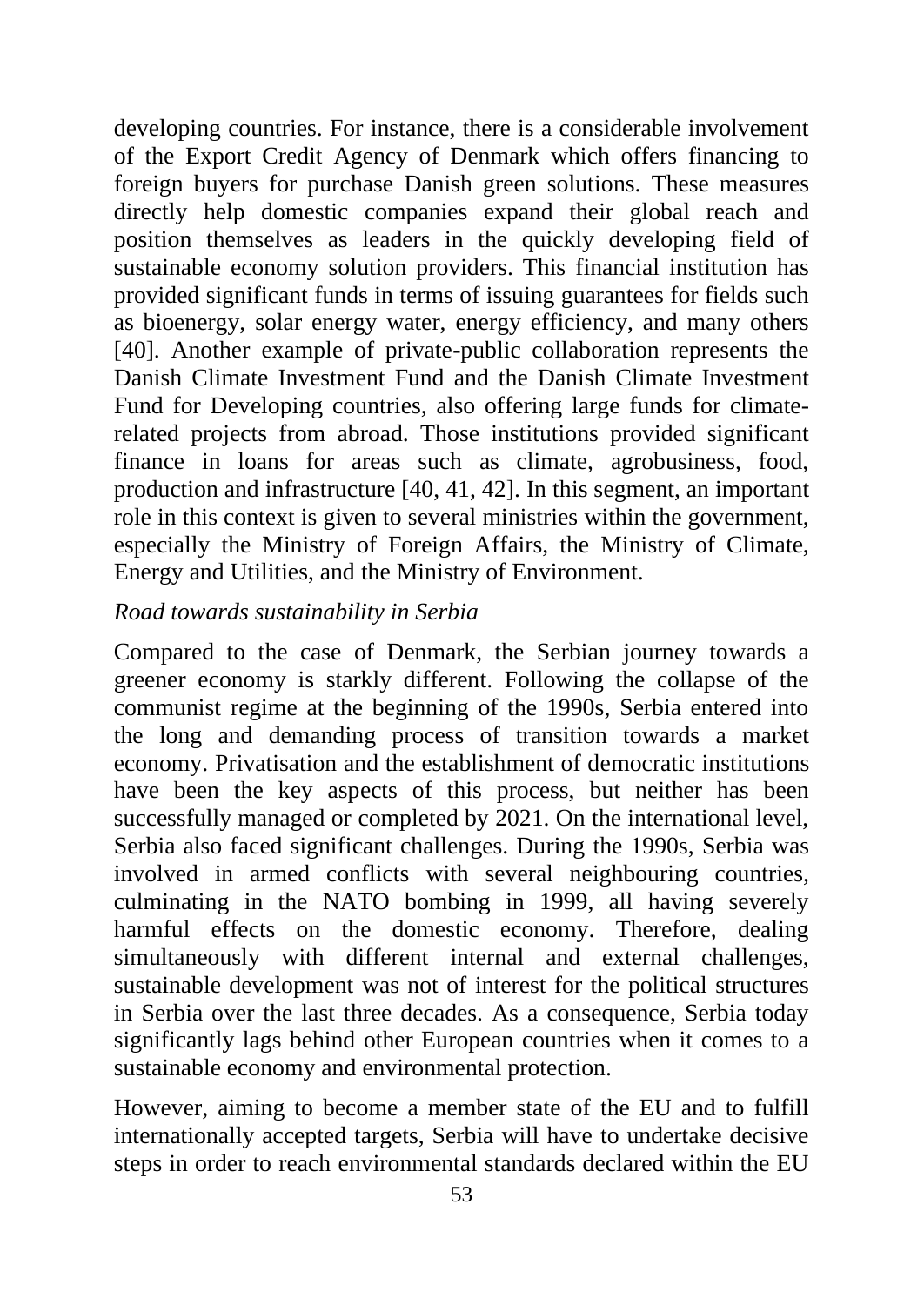framework [1]. This matter represents a highly important aspect of the EU negotiation process, being encompassed by several chapters, particularly chapter 15 (energetics) and chapter 27 (environmental protection), none of them being opened yet. Nevertheless, over the last two decades, Serbia managed to achieve some important steps, mostly related to the regulatory changes. Strongly relying on the EU framework, Serbia adopted several important laws and by-law acts on environmental protection, energy efficiency, and renewable energy, where specifically important place takes the Strategy for Sustainable Development [1]. Their implementation on the ground, on the other hand has been missing.

### *Clean energy*

Energy represents one of the main sectors of the Serbian economy, accounting for around 10% of its GDP. Its main segments include coal mines, oil and natural gas industry, electricity system, decentralised municipal district heating, and industrial energy [43, 44]. The energy sector in Serbia is characterised as highly centralised, with around 98% of total electricity being produced by the state-owned company Elektroprivreda Srbije (EPS). This company predominantly utilises lignite coal for electricity production, which is a fossil fuel characterised as extremely pollutive. As a consequence, electricity and heat production represent key greenhouse gas emission sectors in Serbia, whereas around 80% of total CO2 emissions come from the energy sector [45]. Moreover, Serbia significantly overpasses CO2 emissions when compared to its GDP, particularly from 2013 onwards [45]. Analysing official acts and statements, EPS proclaims devotion to renewable sources' improvements. Hydro-power plants stand as the main renewable energy source in EPS operations, accounting for around 21% of total production [46, 47]. However, when excluding hydro-power generation, the share of renewable energy production becomes quite marginal in the overall sector [47, 48]. Moreover, although sustainability represents one of the pivotal goals proclaimed by the domestic government and EPS, large investments are still directed towards the coal-fired plants in Serbia [47].

When it comes to the sustainability of the energy system in Serbia, renewable energy production is still in the early phase [49]. The renewable energy mix in Serbia consists of solar, wind, water,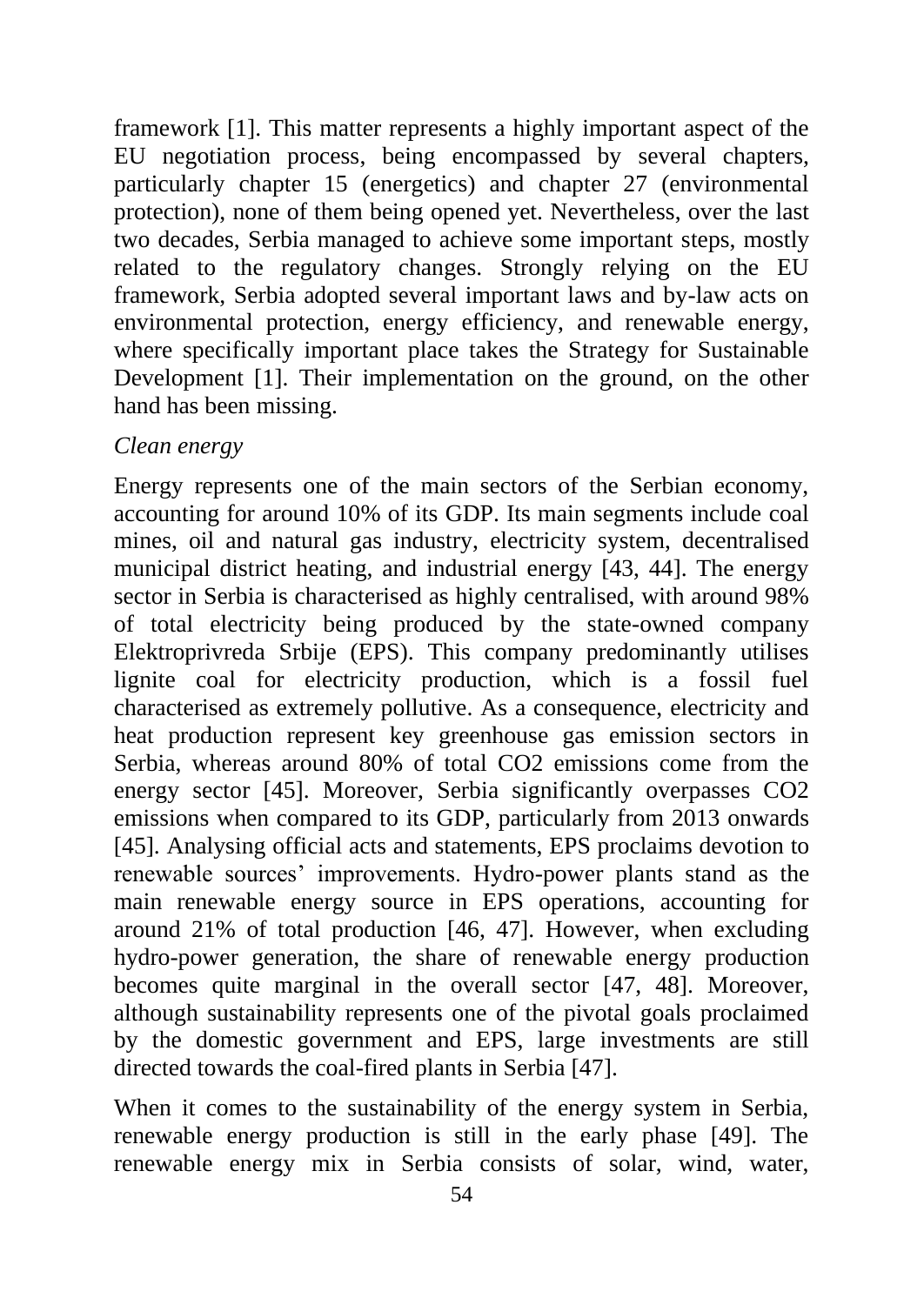geothermal, and biomass energy production, whereas experts put the emphasis on biomass as source with the greatest potential in the future. The goal set for 2020 was that 27% of total use of energy comes from renewable energy sources [50, 51, 52]. Moreover, the official target was that 30% of energy mix by 2020 to be from renewable energy. Both mentioned targets were in accordance with EU regulations, especially EU Renewable Energy Directive [45]. However, the share of renewable energy usage amounted around 21% in 2018, while the mentioned targets were not met in 2020 [47, 53, 54]. Also, renewable energy sources are largely related to hydropower, while all the major hydropower plants are already existing for decades. Regarding the new initiatives, companies like EPS are focusing on mini-hydropower plants, ventures being largely criticised as harmful for environment [47]. Adding to that, the ownership structure and the legal aspects of building mini-hydropower plants are highly controversial, and there has been a major backlash against them by the population. Regarding the other renewable energy sources, wind and solar power plants are at a very early stage, and EPS has significant room for improvements in this area. In order to attract potential investors, the Serbian government introduced various incentives for renewable energy producers, primarily by offering beneficial prices for the purchase of energy produced by renewable sources. This matter is currently subject of policy changes, since new measures are expected to take place during the 2021.

Even though the parliament adopted law on Efficient use of Energy in 2013, Serbia is still described as country with low level of energy efficiency, together with very large energy consumption, mostly due to the high electricity usage [44]. Inefficiency in energy usage represents one of the key problems in domestic energy sector, while some indicators imply continuous decrease of energy efficiency in Serbia [55]. Furthermore, studies suggest that energy consumption increased by 30% over the past two decades. Additionally, the largest increase in energy usage is observed in households and industry [55].

### *Sustainable manufacturing*

Domestic manufacturing companies have been passing through the long and slow process of privatisation over the last three decades. Unfortunately, different studies suggest that privatisation process in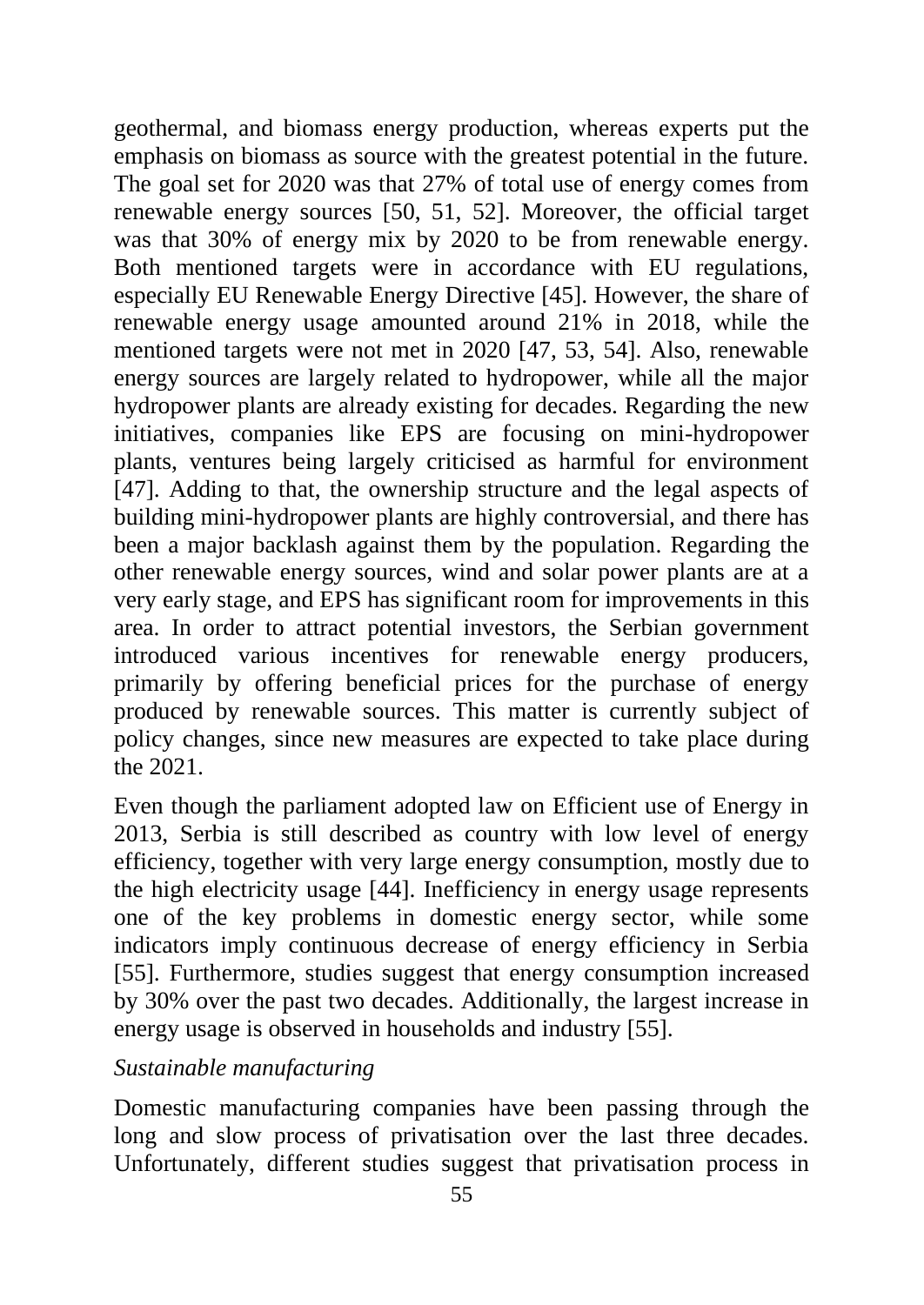Serbia did not bring advancements in domestic production, export potential of companies, nor achieved desired industry structure [56]. Furthermore, domestic companies are in significantly worse conditions in comparison to the other former communist economies, especially in terms of research and development, technological improvements, marketing management, and level of investments [56]. Therefore, it should not come as a surprise that the Serbian industry continuously records negative patterns such as energy consumption increase, a simultaneous decrease of energy efficiency index and large greenhouse gas emissions [55]. Over the last two decades, domestic regulators introduced regulatory acts on mandatory energy management for domestic manufacturing companies, but the official data on its success has not been publicly declared by responsible bodies.

When it comes to energy consumption, materials consumption, resource productivity and recycling of the waste, Serbian industry significantly lags behind developed EU countries [57]. Evident is the need for more unified action which will gather a greater number of companies from the manufacturing sector that can form mutually beneficial partnerships and collaboration as was mentioned in the example of Kalundbord symbiosis. In that sense, an important topic for Serbia should be the circular economy, the approach being highly promoted within the EU. Even though Serbia currently does not have any official strategic document on the circular economy, studies and roadmaps on this matter have been initiated [57, 58].

Finally, as mentioned throughout this paper, sustainable manufacturing is highly linked to the sphere of CSR within the companies. However, this kind of non-financial reporting is still at the early stage in Serbia, whereas multinational companies and large domestic corporations significantly lead in this matter. Moreover, although CSR reporting is mandatory for the EU large companies, Serbia did not introduce a similar policy into the domestic framework. Certain studies imply that state bodies should be more committed to the promotion of CSR, so as to adopt additional regulatory acts which will further shape and clarify this matter, but which will also involve economic incentives for the companies which operate in accordance with ESG criteria [59].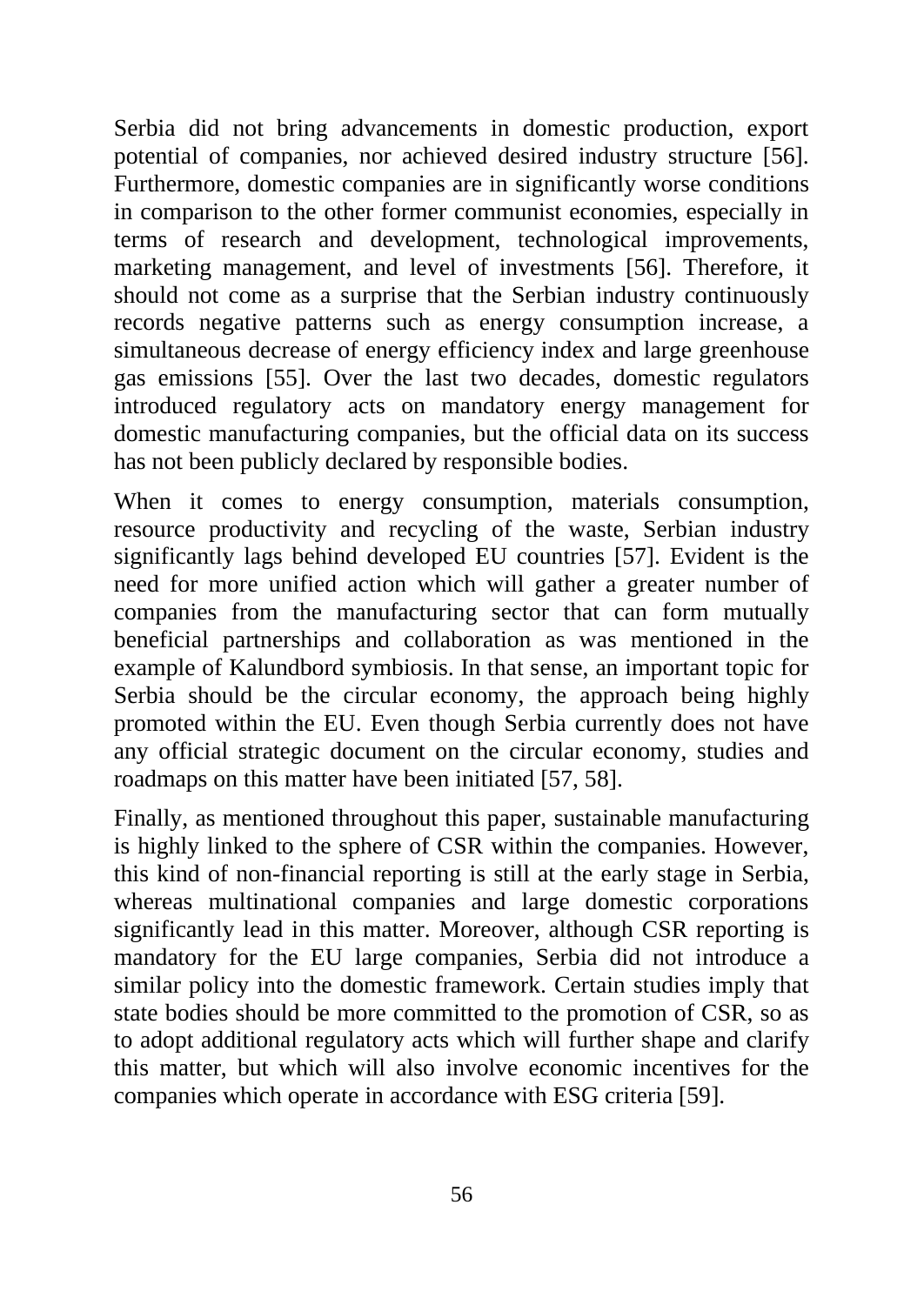#### *Investments in green energy technologies*

Financial sector in Serbia is largely dominated by banks. Over the past two decades, evident is consolidation trend within the banking sector, resulting in 25 banks currently operating in the market. Banks are majorly foreign-owned, and exactly the foreign banks represent key market players in terms of asset size and number of clients. On the other side, capital market is severely underdeveloped, being prevailed by government debt securities [60]. In addition, pension funds that operate on Serbian market are focused on the investments of risk-free solutions such as government bonds. Furthermore, tradition of private equity and venture capital funds does not exist in Serbia. Other market players, such as state-owned development financial institutions which should have been at the forefront of the movement, also did not make any significant steps in providing investments in green technologies. Finally, tradition of public-private partnership for environmental matter in Serbia is not long nor deep, with the first one occurring in 2019 as a part of the Vinča environmental infrastructure [61].

In circumstances like these, domestic companies and retail clients are largely oriented toward banks when it comes to financing sustainable projects such as renewable energy, energy savings and optimising production. For this purpose, numerous domestic banks did place customized products on the market. Analysing the web presentations of the banks in Serbia, it is observable that all leading banks offer projects of financing green technologies to corporate clients, SMEs, and retail clients. However, this is majorly a part of the collaboration and supporting schemes by various international financial institutions and programs, while independent initiatives are more than rare. This implies that banks on the Serbian market are not ready to enter solely into green projects, often characterised as highly risky [62].

Regarding the leading international institutions, EBRD supports various green projects in Serbia, such as city transport renewal, water infrastructure, renewable energy sources, as well as approving the credit lines to banks on the domestic market. EBRD mostly collaborates with municipalities and state representatives, but this institution highly emphasizes the importance of the activation of private entities [63]. KfW is another foreign financial institution that is largely involved in financing green technologies in Serbia, also cooperating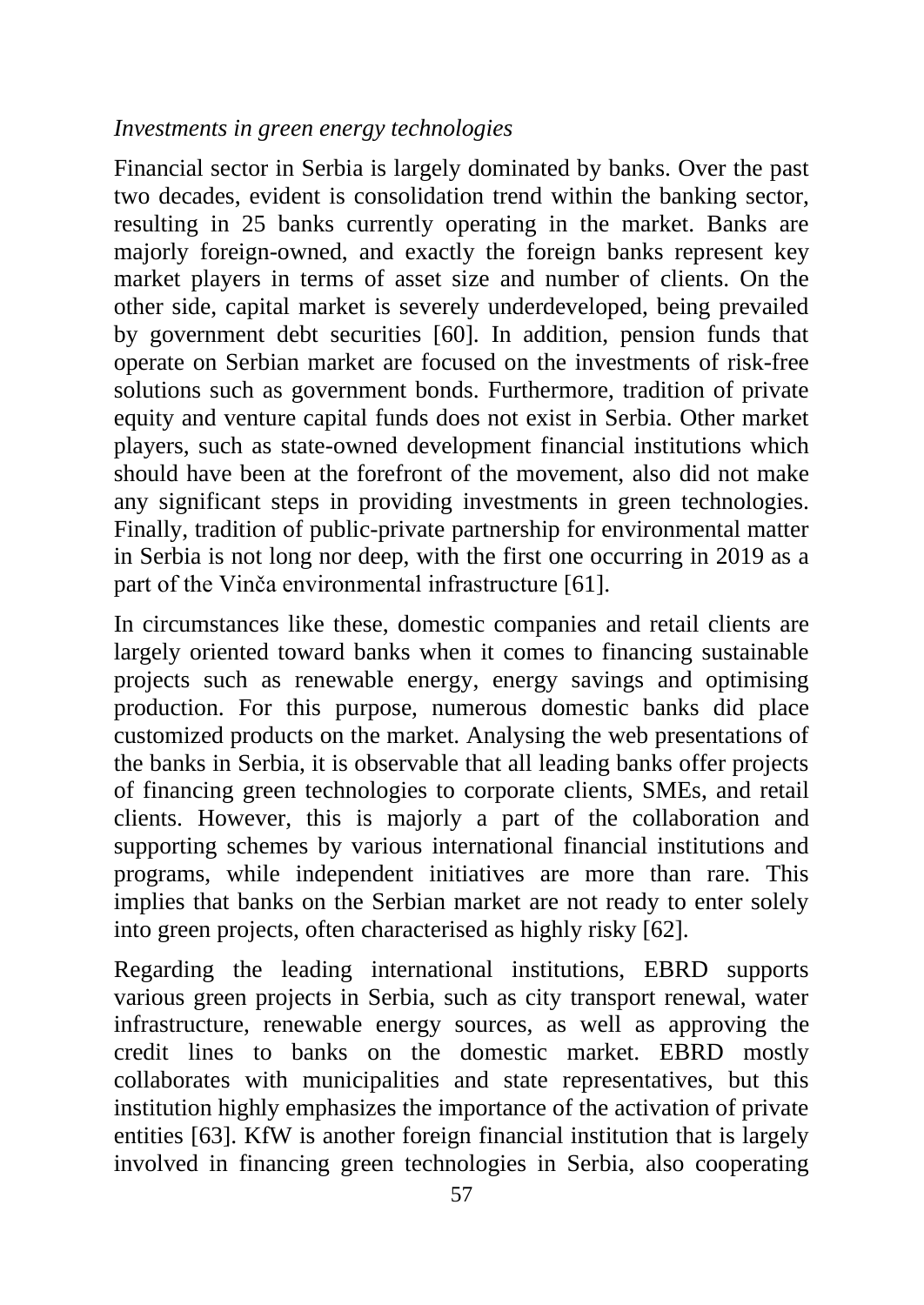with domestic banks to provide finance for renewable energy, energy efficiency and infrastructure. Additionally, IFC as a part of World Bank has an important role in the Serbian marketplace, being particularly focused on CSR improvement within Serbian companies and banks. Furthermore, EIB is a highly contributing institution, taking a part in various initiatives for funding green technologies in Serbia. Mentioned institutions also were devoted in the creation of various group initiatives such as the Western Balkans Investment Framework and Green for Growth Fund. Finally, IPA funds provided by the EU are also a very important source of finance for green technologies in Serbia [64].

# **Discussion and policy implications**

Serbia will have to undertake more decisive steps in the process towards the sustainable economy soon. Understandably, developed EU countries like Denmark have a decades-long experience of changes, and while the whole process cannot be copied, some important lessons could be derived. Several starting points for Serbia will be presented below, with the overall idea of policy implication focused on the wider inclusion of stakeholder groups, democratisation and decentralisation of the process.

Firstly, firm resolution and devotion to the cause from political structures in Denmark have been visible from the early stages, and at the crucial points of the journey. In parallel, significant room has been given to the public debate and exchange of opinions, while the grassroot initiatives proved to have a high potential [23]. On the other side, Serbia has been passing through severe political shifts over the last three decades, and sustainable development was not the topic of primary interest for decision-makers. This must be a starting point for improvements, where domestic political structures should be devoted to support different stakeholders' initiatives and ensuring public debates on important topics. At the moment, both of these are heavily missing. This particularly since the participation of society and citizens in policy making represents basic rights guaranteed and implied through the constitution and different laws in Serbia [65].

Secondly, although several laws on environmental protection, renewable energy and energy efficiency have been adopted, there is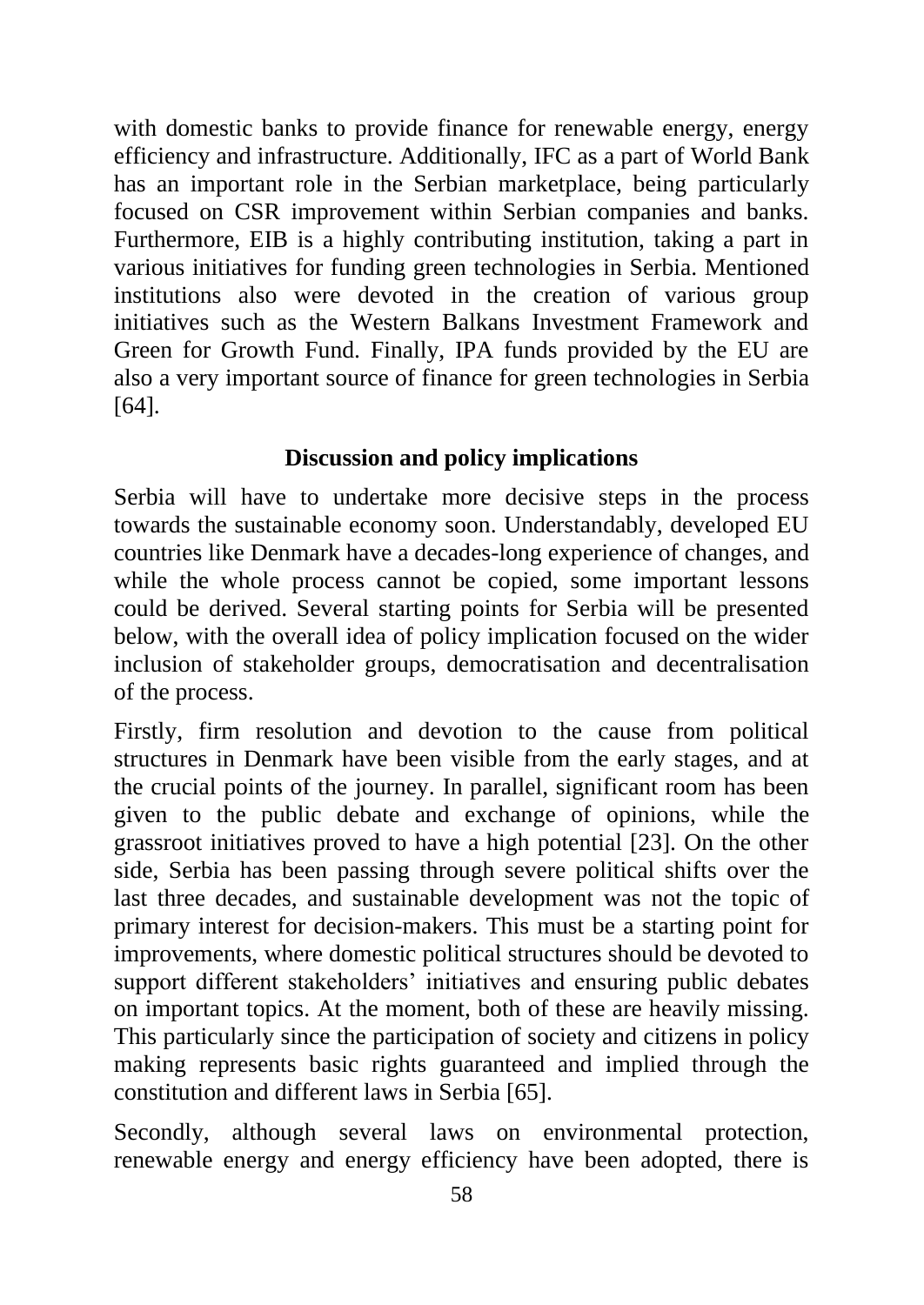still significant room for improvements within the regulatory framework, especially by adopting sectorial strategic documents. Policymakers should undertake more decisive steps towards the circular economy by creating clear strategic documents which could open up the large potentials of circular economy ideas related to new job positions and increased competitiveness of the Serbian economy [57, 58]. Serbia is a highly centralised country, with a strong disconnect between state level and rural regions. Thus, policy changes should be focused on supporting underdeveloped regions and less populated municipalities, in which circular economy and renewable energy ventures could introduce job opportunities for young professionals willing to return. Another regulatory effort should be devoted to the mandatory CSR reporting with clear monitoring infrastructure, recognised as non-financial reporting of large companies, accepted on the EU level, but still not incorporated in Serbian framework. Additionally, efforts should be focused on the incentives for the SME, one of the pivotal sectors within the domestic economy.

Thirdly, important changes should be implemented within the energy sector. When analysing the Denmark case, it is clear that the energy system is strongly decentralised, where the ownership structure significantly involves local farmers and landlords, local cooperatives, final consumers and municipalities. On the other hand, Serbian energy sector, electricity in particular, is dominated by monopolized stateowned company as a key market player. Even though small hydropower plants did show up as new market participants, their effect on the environment, and therefore overall positive impact, is still subject to a heated debate, while their investors are commonly linked to the political structures. To this end, the democratisation of access to the energy market, decentralisation, and transparent operating process should be the main goal for policy makers. For this purpose, the Samsø case could be a useful guide, where the financing of the project was set up in such way as to enable locals to directly invest in the building of wind-turbines, therefore democratising the process and linking individual's financial and environmental interests.

Finally, flaws within the domestic financial sector imply significant challenges in obtaining finance for sustainable projects. In the system in which the capital market is severely undeveloped, without activities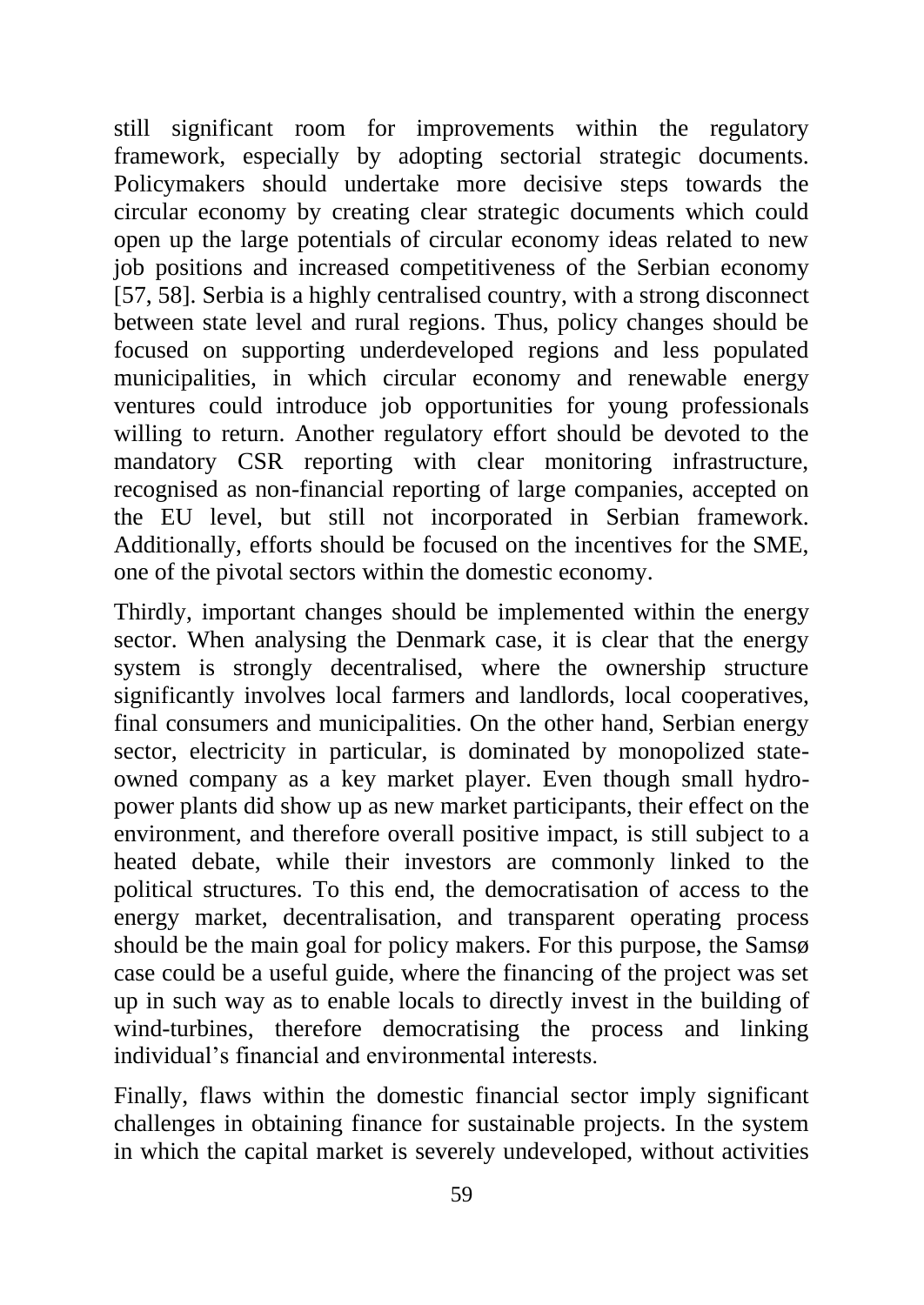from private equity and venture capital funds and weak initiatives from pension funds, banks represent the only solution for both retail and corporate clients. However, a general problem in the financing projects exist due to the insufficient commercial attractiveness of sustainable projects and high risks [62]. Therefore, domestic regulators should be devoted to creating fully functional capital market and marketing it to wider public and global financial investors, as well as both encouraging and backing up private financial institutions in the carefully selected projects that would be used as a catalyst for expansion of sustainable development projects.

#### **Conclusion**

This study conducted the comparative analysis of transition towards the sustainable economy in Denmark and Serbia, considering three important aspects of sustainable development- clean energy, sustainable manufacturing and investments in green technologies. According to the results obtained, Denmark holds an advanced position among the EU countries when it comes to the share of renewable sources in the energy sector, optimisation of manufacturing processes, the consequent reduction of greenhouse gas emissions, and creation of peculiar finance mix for sustainable projects, particularly relying on public-private partnerships. This arrived as a result of long-term devotion to sustainable development principles, appropriate regulatory framework, the commitment of political structures, the inclusion of different stakeholders, decentralisation and democratisation of the key processes. On the other side, Serbia experienced a significantly different journey, while the whole process has been burdened with numerous internal and external challenges. Consequently, Serbia is still at the early phase of the green economy transition, with significant room for potential improvements. In that direction, results from the analysis suggest that in the upcoming years, domestic policymakers must create a space for debates and inclusion of different stakeholders, regulatory changes on strategic documents and monitoring processes should be presented, decentralisation of energy sector should be introduced, so as the wider engagement of both private and public financial institutions. In short, wider inclusion of different players should be established in the years to come, therefore creating the peculiar alignment between individual and community interests, profit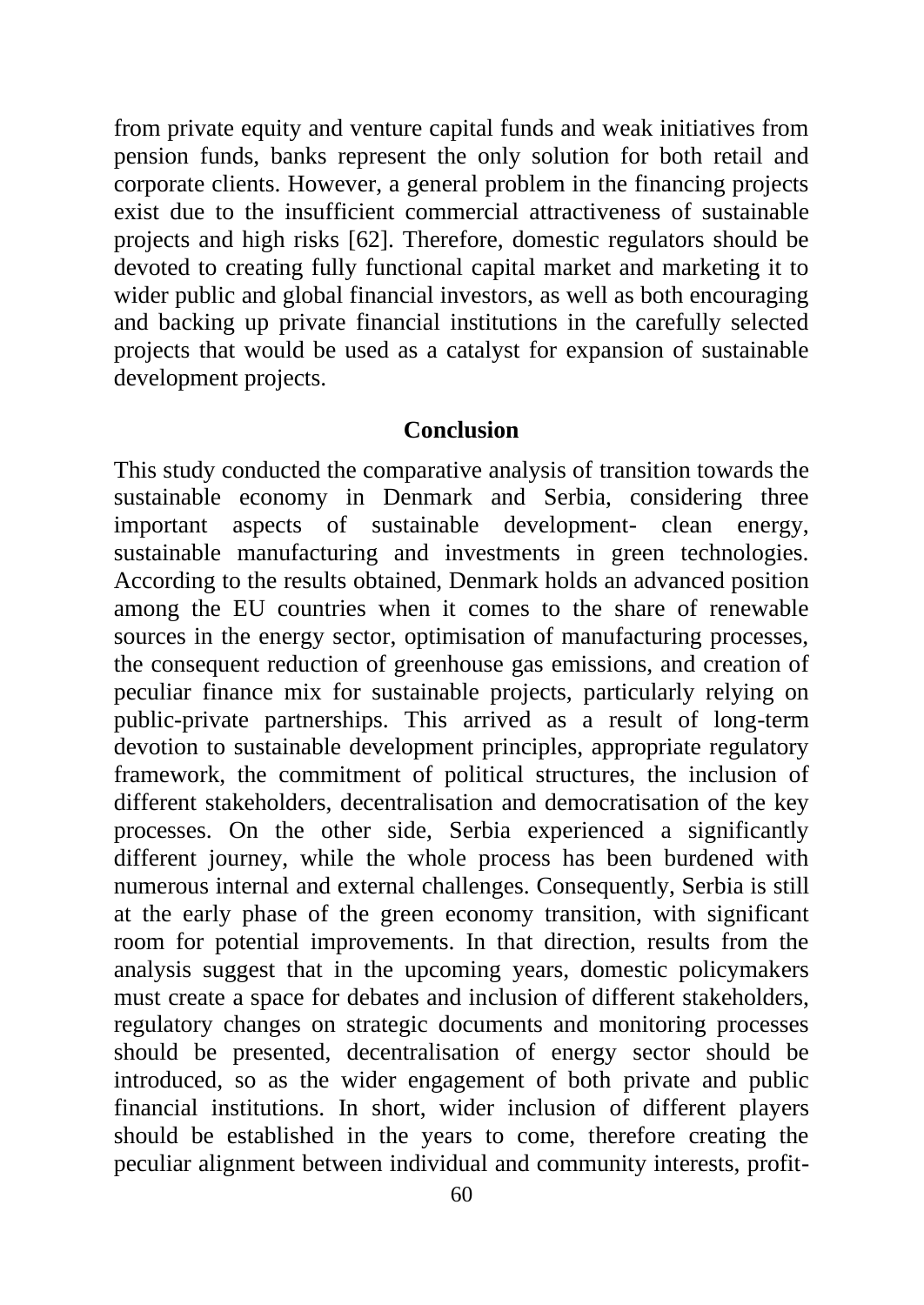oriented interests, and the overall environmental protection and sustainable development.

# **Literature**

[1] Zdravkovic, Dusan, and Snezana Radukic. "Institutional framework for sustainable development in Serbia." *Montenegrin Journal of Economics* 8.3 (2012): 27.

[2] Tomislav, Klarin. "The concept of sustainable development: From its beginning to the contemporary issues." *Zagreb International Review of Economics & Business* 21.1 (2018): 67-94. [3] *Emas*, Rachel. "The concept of sustainable development: definition and defining principles." *Brief for GSDR* 2015 (2015).

[4] "A European Green Deal" *European Commision* [https://ec.europa.eu/info/strategy/priorities-2019-2024/european](https://ec.europa.eu/info/strategy/priorities-2019-2024/european-green-deal_en)[green-deal\\_en](https://ec.europa.eu/info/strategy/priorities-2019-2024/european-green-deal_en) Accessed 22 Apr. 2021.

[5] Khan, Muhammad Tariq, et al. "Corporate social responsibility (CSR)–definition, concepts and scope." *Universal Journal of Management and Social Sciences* 2.7 (2012): 41-52.

[6] Liang, Hao, and Luc Renneboog. "Corporate social responsibility and sustainable finance: A review of the literature." *European Corporate Governance Institute–Finance Working Paper* 701 (2020).

[7] "Sustainable Finance" *European Commision* [https://ec.europa.eu/info/business-economy-euro/banking-and](https://ec.europa.eu/info/business-economy-euro/banking-and-finance/sustainable-finance_en)[finance/sustainable-finance\\_en](https://ec.europa.eu/info/business-economy-euro/banking-and-finance/sustainable-finance_en) Accessed 22 Apr. 2021.

[8] "About UNEP FI" *UNEP FI* <https://www.unepfi.org/about/> Accessed 19 Apr. 2021.

[9] "Explaining the EU Action Plan for financing sustainable growth" *PRI* [https://www.unpri.org/sustainable-financial](https://www.unpri.org/sustainable-financial-system/explaining-the-eu-action-plan-for-financing-sustainable-growth/3000.article#:~:text=On%207%20March%202018%2C%20the,Commission%20on%2031%20January%202018)[system/explaining-the-eu-action-plan-for-financing-sustainable](https://www.unpri.org/sustainable-financial-system/explaining-the-eu-action-plan-for-financing-sustainable-growth/3000.article#:~:text=On%207%20March%202018%2C%20the,Commission%20on%2031%20January%202018)[growth/3000.article#:~:text=On%207%20March%202018%2C%2](https://www.unpri.org/sustainable-financial-system/explaining-the-eu-action-plan-for-financing-sustainable-growth/3000.article#:~:text=On%207%20March%202018%2C%20the,Commission%20on%2031%20January%202018) [0the,Commission%20on%2031%20January%202018](https://www.unpri.org/sustainable-financial-system/explaining-the-eu-action-plan-for-financing-sustainable-growth/3000.article#:~:text=On%207%20March%202018%2C%20the,Commission%20on%2031%20January%202018) Accessed 18 Apr. 2021.

[10] Twidell, John, and Tony Weir. *Renewable energy resources*. Routledge, 2015.

[11] Patterson, Murray G. "What is energy efficiency?: Concepts, indicators and methodological issues." *Energy policy* 24.5 (1996): 377-390.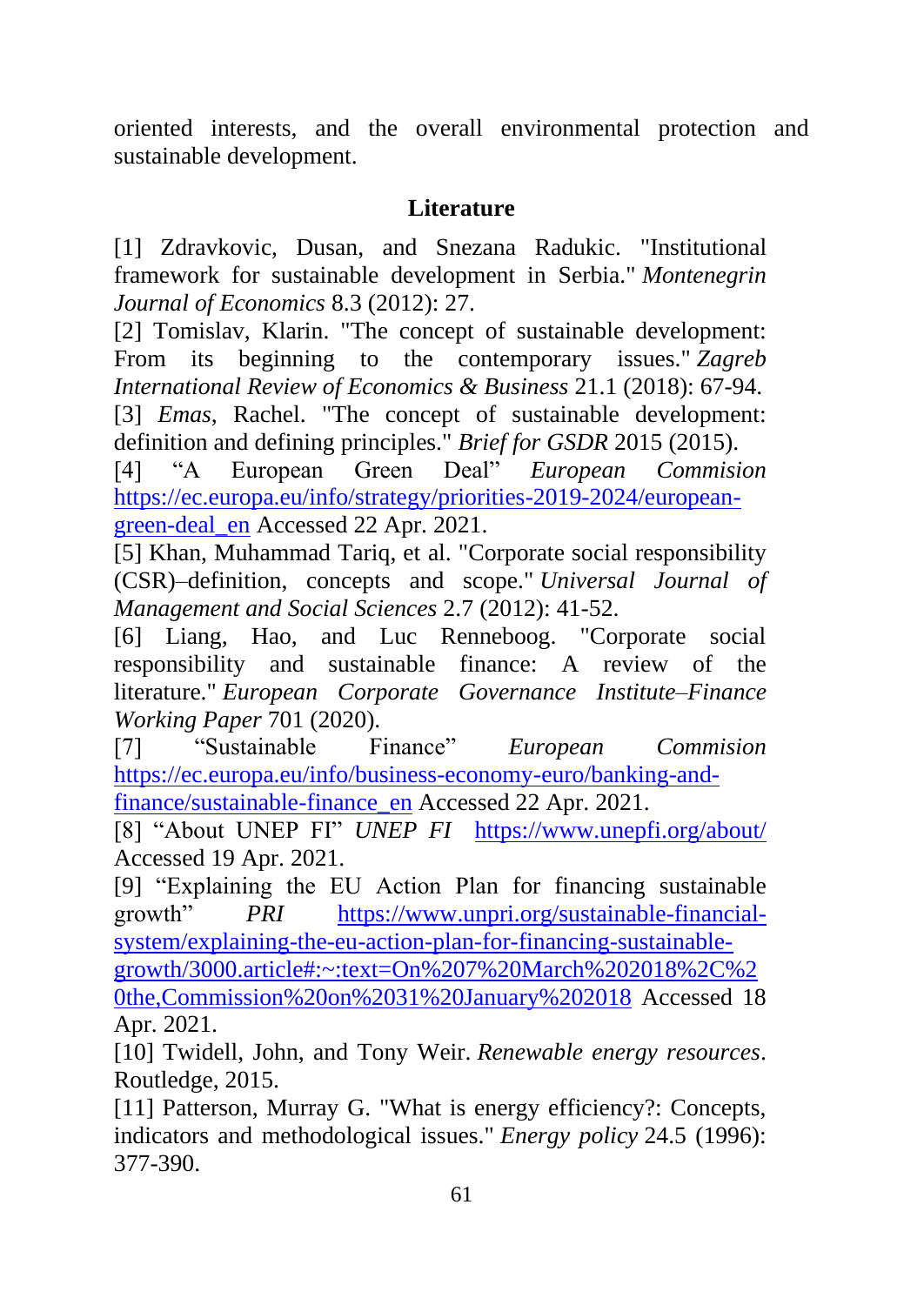[12] "Understanding energy efficiency" Erbach, Gregor, *European Parliamentary Research Service*  [https://www.europarl.europa.eu/RegData/etudes/BRIE/2015/56836](https://www.europarl.europa.eu/RegData/etudes/BRIE/2015/568361/EPRS_BRI(2015)568361_EN.pdf)

[1/EPRS\\_BRI\(2015\)568361\\_EN.pdf](https://www.europarl.europa.eu/RegData/etudes/BRIE/2015/568361/EPRS_BRI(2015)568361_EN.pdf) Accessed 9 May 2021.

[13] Ngai, E. W. T., et al. "Energy and utility management maturity model for sustainable manufacturing process." *International Journal of Production Economics* 146.2 (2013): 453-464.

[14] "Sustainable Manufacturing" *EPA* <https://www.epa.gov/sustainability/sustainable-manufacturing> Accesses 26 Apr. 2021.

[15] Machado, Carla Gonçalves, Mats Peter Winroth, and Elias Hans Dener Ribeiro da Silva. "Sustainable manufacturing in Industry 4.0: an emerging research agenda." *International Journal of Production Research* 58.5 (2020): 1462-1484.

[16] Kirchherr, Julian, Denise Reike, and Marko Hekkert. "Conceptualizing the circular economy: An analysis of 114 definitions." *Resources, conservation and recycling* 127 (2017): 221-232.

[17] Korhonen, Jouni, Antero Honkasalo, and Jyri Seppälä. "Circular economy: the concept and its limitations." *Ecological economics* 143 (2018): 37-46.

[18] Heaslip, Eimear, Gabriel J. Costello, and John Lohan. "Assessing good-practice frameworks for the development of sustainable energy communities in Europe: Lessons from Denmark and Ireland." *Journal of Sustainable Development of Energy, Water and Environment Systems* 4.3 (2016): 307-319.

[19] "Denmark's engagement in energy efficiency" *Danish Ministry of Energy, Utilities and Climate*, 2015 [file:///Users/localadmin/Downloads/Onepager\\_k5\\_2.pdf](file:///F:/Users/localadmin/Downloads/Onepager_k5_2.pdf) Accessed 8 May 2021.

[20] Pinson, Pierre, et al. "Towards fully renewable energy systems: Experience and trends in Denmark." *CSEE journal of power and energy systems* 3.1 (2017): 26-35.

[21] "Greenhouse gasses" *Danish Energy Agency* [https://ens.dk/en/our-responsibilities/energy-climate](https://ens.dk/en/our-responsibilities/energy-climate-politics/greenhouse-gasses#:~:text=Denmark%20has%20reduced%20emissions%20since,dropped%20with%20approximately%2020%20pct)[politics/greenhouse-](https://ens.dk/en/our-responsibilities/energy-climate-politics/greenhouse-gasses#:~:text=Denmark%20has%20reduced%20emissions%20since,dropped%20with%20approximately%2020%20pct)

[gasses#:~:text=Denmark%20has%20reduced%20emissions%20sin](https://ens.dk/en/our-responsibilities/energy-climate-politics/greenhouse-gasses#:~:text=Denmark%20has%20reduced%20emissions%20since,dropped%20with%20approximately%2020%20pct)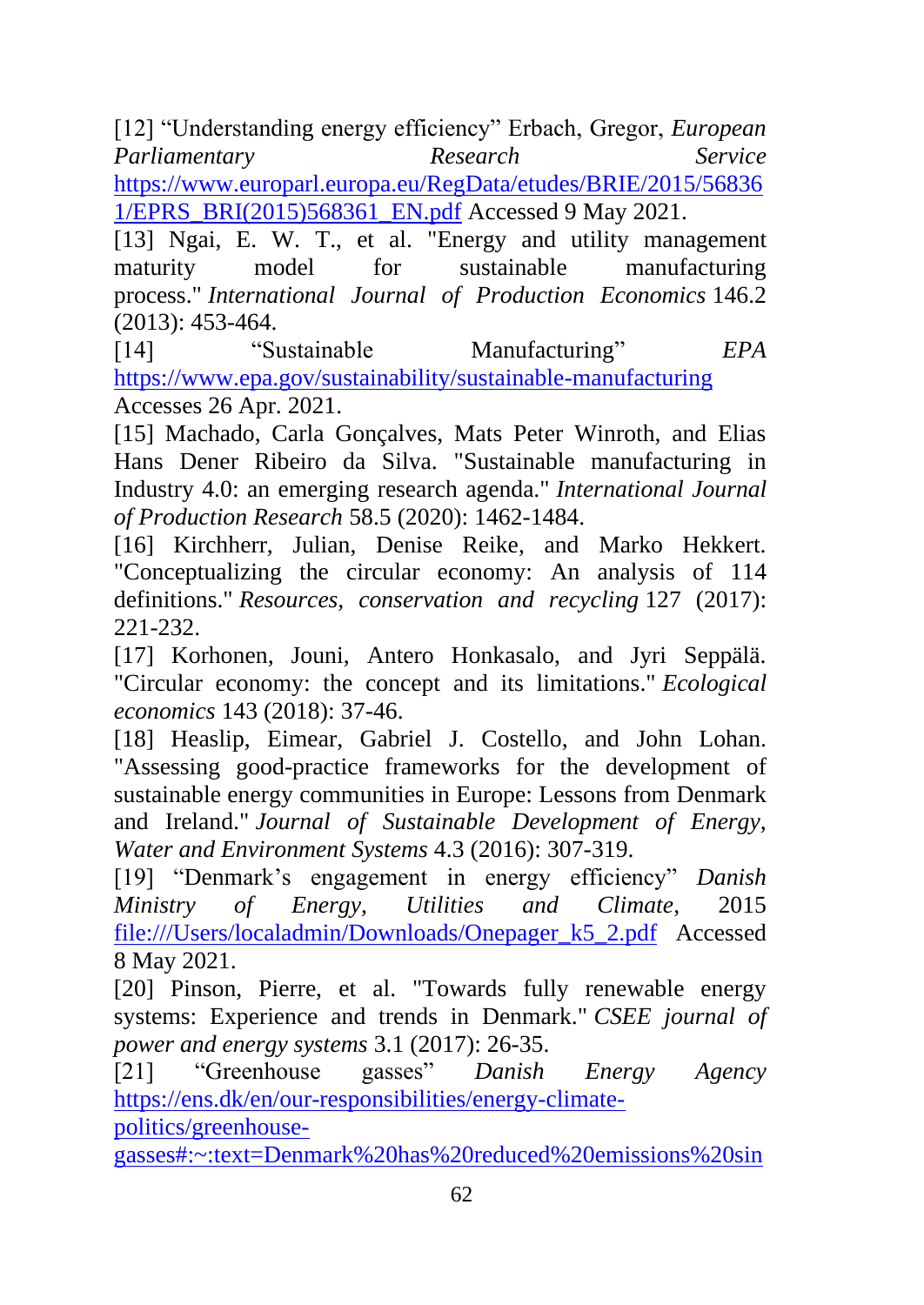[ce,dropped%20with%20approximately%2020%20pct.](https://ens.dk/en/our-responsibilities/energy-climate-politics/greenhouse-gasses#:~:text=Denmark%20has%20reduced%20emissions%20since,dropped%20with%20approximately%2020%20pct) Accessed 8 May 2021.

[22] "Climate action in Denmark" Simões, Henrique, M. and G. Victoria, *European Parliamentary Research Service,* 2021 [https://www.europarl.europa.eu/RegData/etudes/BRIE/2021/67910](https://www.europarl.europa.eu/RegData/etudes/BRIE/2021/679106/EPRS_BRI(2021)679106_EN.pdf) [6/EPRS\\_BRI\(2021\)679106\\_EN.pdf](https://www.europarl.europa.eu/RegData/etudes/BRIE/2021/679106/EPRS_BRI(2021)679106_EN.pdf) Accessed 8 May 2021.

[23] Kooij, Henk-Jan, et al. "Between grassroots and treetops: Community power and institutional dependence in the renewable energy sector in Denmark, Sweden and the Netherlands." *Energy Research & Social Science* 37 (2018): 52-64.

[24] "Pioneers in clean energy" *Denmark.dk* [https://denmark.dk/innovation-and-design/clean-](https://denmark.dk/innovation-and-design/clean-energy#:~:text=Clean%20energy%20is%20a%20Danish,already%20comes%20from%20renewable%20sources)

[energy#:~:text=Clean%20energy%20is%20a%20Danish,already%](https://denmark.dk/innovation-and-design/clean-energy#:~:text=Clean%20energy%20is%20a%20Danish,already%20comes%20from%20renewable%20sources) [20comes%20from%20renewable%20sources.](https://denmark.dk/innovation-and-design/clean-energy#:~:text=Clean%20energy%20is%20a%20Danish,already%20comes%20from%20renewable%20sources) Accessed 8 May 2021.

[25] "District Energy in Denmark" *Euroheat & Power*, 2019 <https://www.euroheat.org/knowledge-hub/district-energy-denmark/> Accessed 8 May 2021.

[26] "Danish Energy Agreement for 2012-2020" *International Energy Agency*, 2020. [https://www.iea.org/policies/606-danish](https://www.iea.org/policies/606-danish-energy-agreement-for-2012-2020)[energy-agreement-for-2012-2020](https://www.iea.org/policies/606-danish-energy-agreement-for-2012-2020) Accessed 12 Apr. 2021.

[27] "Energy Savings", *Danish Energy Agency* <https://ens.dk/en/our-responsibilities/energy-savings> Accessed 9 Apr. 2021.

[28] "Samsø" *EnezGreen*, 2021 <https://www.enezgreen.com/en/samso/> Accessed 17 May 2021.

[29] "Best practice: 100% renewable energy island" *Renewables Networking Platform* [https://www.renewables](https://www.renewables-networking.eu/documents/DK-Samso.pdf)[networking.eu/documents/DK-Samso.pdf](https://www.renewables-networking.eu/documents/DK-Samso.pdf) Accessed 17 May 2021.

[30] Remmen, Arne. "Greening of Danish industry-Changes in concepts and policies." *Technology Analysis & Strategic Management* 13.1 (2001): 53-69.

[31] "The Danish business sector and the sustainable development goals", *Statistics Denmark*, 2021 [https://www.dst.dk/Site/Dst/Udgivelser/GetPubFile.aspx?id=44794](https://www.dst.dk/Site/Dst/Udgivelser/GetPubFile.aspx?id=44794&sid=erhmaluk) [&sid=erhmaluk](https://www.dst.dk/Site/Dst/Udgivelser/GetPubFile.aspx?id=44794&sid=erhmaluk) Accessed 28 Apr. 2021.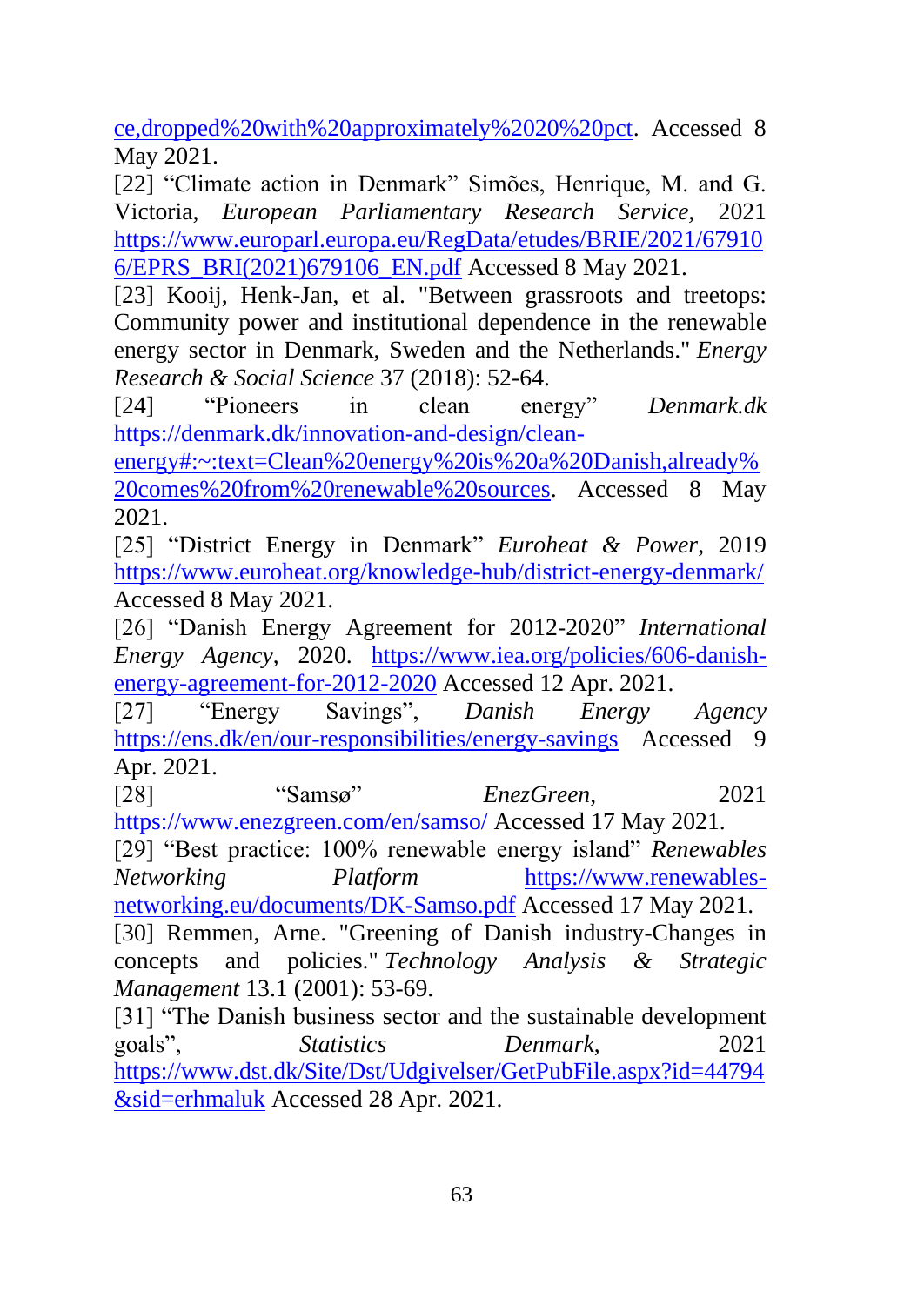[32] "Circular sustainable production" *Copenhagen Capacity* [https://www.copcap.com/invest-in-greater-copenhagen/investment](https://www.copcap.com/invest-in-greater-copenhagen/investment-opportunities/sustainable-production)[opportunities/sustainable-production](https://www.copcap.com/invest-in-greater-copenhagen/investment-opportunities/sustainable-production) Accessed 20 Apr. 2021.

[33] "Explore Kalundborg symbiosis" *Kalundborg symbiosis* <http://www.symbiosis.dk/en/> Accessed 28 Apr. 2021.

[34] "Danish manufacturing – winning in the next decade" *McKinsey&Company*, 2016

[https://pure.au.dk/portal/files/98323703/Danish\\_Manufacturing\\_Fu](https://pure.au.dk/portal/files/98323703/Danish_Manufacturing_Full_Report.pdf) [ll\\_Report.pdf](https://pure.au.dk/portal/files/98323703/Danish_Manufacturing_Full_Report.pdf) Accessed 28 Apr. 2021.

[35] Reyes - Rodríguez, Juan Felipe, John P. Ulhøi, and Henning Madsen. "Corporate environmental sustainability in Danish SMEs: A longitudinal study of motivators, initiatives, and strategic effects." *Corporate Social Responsibility and Environmental Management* 23.4 (2016): 193-212.

[36] "The role of Financial Sector in the Sustainable Transition: Forum for Sustainable Finance 20 Recommendations to Finance Denmark" *Forum for Sustainable Finance*, 2019 [https://www.epaper.dk/finansdanmark/forum-for-sustainable-](https://www.epaper.dk/finansdanmark/forum-for-sustainable-finance-20-recommendations-to-finance-denmark/)

[finance-20-recommendations-to-finance-denmark/](https://www.epaper.dk/finansdanmark/forum-for-sustainable-finance-20-recommendations-to-finance-denmark/) Accessed 30 Apr. 2021.

[37] About the Danish Green Investment Fund" *Danmarks Grønne Investeringsfond* <https://gronfond.dk/en/om-fonden/> Accessed 30 Apr. 2021.

[38] "Denmark" *Eurosif* [http://www.eurosif.org/sri-study-](http://www.eurosif.org/sri-study-2016/denmark/)[2016/denmark/](http://www.eurosif.org/sri-study-2016/denmark/) Accessed 5 Apr. 2020.

[39] "Denmark – Financial sector assessment program" *International Monetary Fund*, 2020 [file:///Users/localadmin/Downloads/1DNKEA2020002.pdf](file:///F:/Users/localadmin/Downloads/1DNKEA2020002.pdf) Accessed 29 Apr. 2021.

[40] "Financing the Green Transition" *State of Green*, 2016 [https://stateofgreen.com/en/uploads/2016/05/Financing-the-Green-](https://stateofgreen.com/en/uploads/2016/05/Financing-the-Green-Transition.pdf)[Transition.pdf](https://stateofgreen.com/en/uploads/2016/05/Financing-the-Green-Transition.pdf) Accessed 30 Apr. 2021.

[41] "Danida Sustainable Infrastructure Finance" *Investment Fund for Developing Countries* [https://www.ifu.dk/en/danida](https://www.ifu.dk/en/danida-sustainable-infrastructure-finance-en/)[sustainable-infrastructure-finance-en/](https://www.ifu.dk/en/danida-sustainable-infrastructure-finance-en/) Accessed 22 Apr. 2021.

[42] "Danish SDG Investment Fund" *Investment Fund for Developing Countries* [https://www.ifu.dk/en/danish-sdg](https://www.ifu.dk/en/danish-sdg-investment-fund-2/)[investment-fund-2/](https://www.ifu.dk/en/danish-sdg-investment-fund-2/) Accessed 22 Apr. 2021.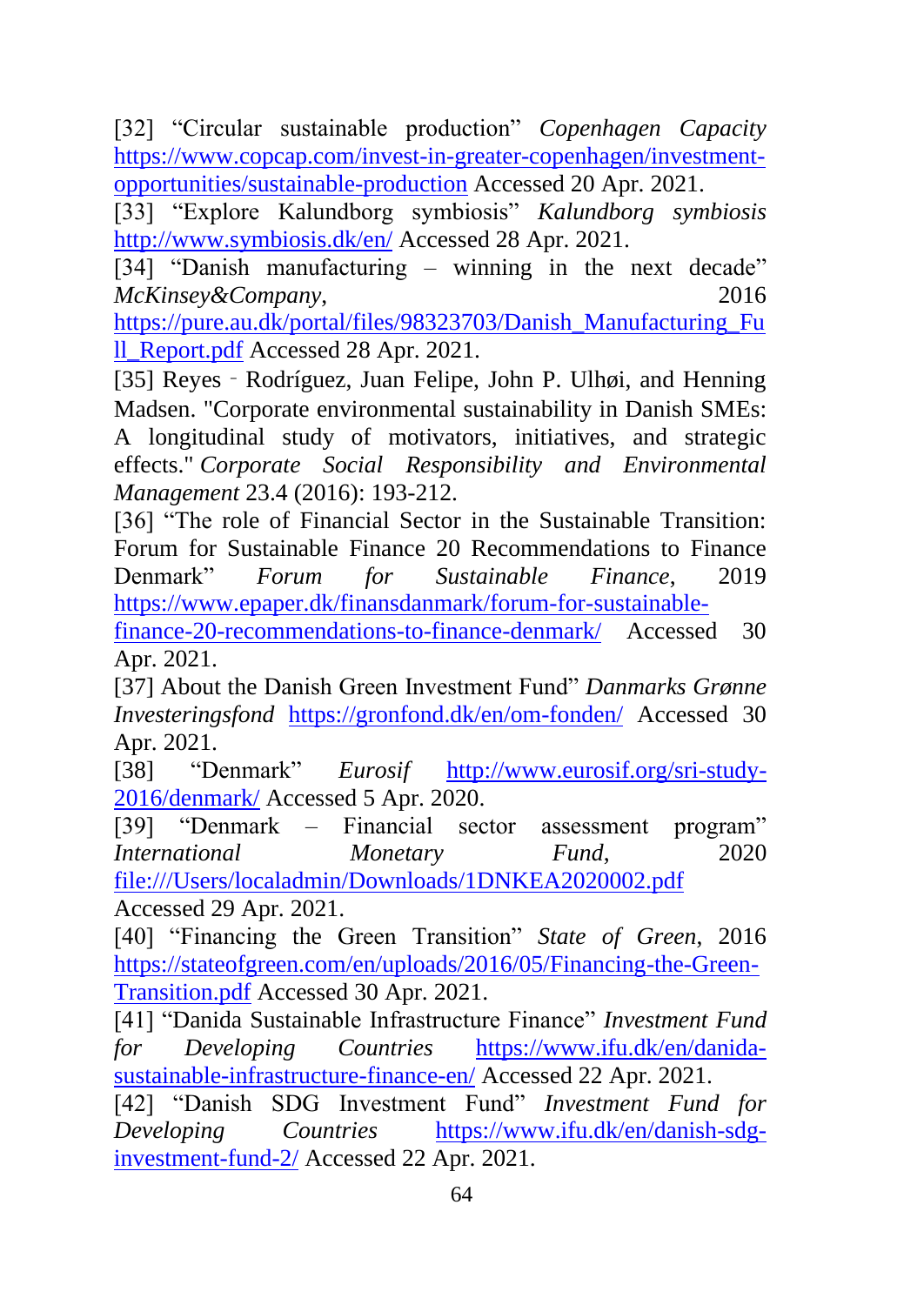[43] Đajić, Nenad, and M. Mesarović. "LONG TERM OUTLOOK OF ENERGY SECTOR IN SERBIA." *17. FORUM: EUROPA, HRVATSKA I REGIJA 2030. GODINE 17th FORUM: EUROPE, REGION AND CROATIA IN*. Vol. 2030. 2012.

[44] "Energy Sector Serbia" *Serbia Energy* [https://serbia](https://serbia-energy.eu/energy-sector-serbia/)[energy.eu/energy-sector-serbia/](https://serbia-energy.eu/energy-sector-serbia/) Accessed 4 May 2021.

[45] "Greenhouse Gas Emissions in Serbia" *USAID,* 2017 [https://www.climatelinks.org/sites/default/files/asset/document/201](https://www.climatelinks.org/sites/default/files/asset/document/2017_GHG%20Emissions%20Factsheet%20Serbia.pdf) [7\\_GHG%20Emissions%20Factsheet%20Serbia.pdf](https://www.climatelinks.org/sites/default/files/asset/document/2017_GHG%20Emissions%20Factsheet%20Serbia.pdf) Accessed 4 May 2021.

[46] "Energetski sektor" *Foreign Investors Council*, 2020 [https://fic.org.rs/wp-content/uploads/2020/11/08-2-Energetski](https://fic.org.rs/wp-content/uploads/2020/11/08-2-Energetski-sektor.pdf)[sektor.pdf](https://fic.org.rs/wp-content/uploads/2020/11/08-2-Energetski-sektor.pdf) Accessed 4 May 2021.

[47] "Serbia's Renewable Energy Commitments" Lewis, Miles, *European Policy Centre* [https://cep.org.rs/en/blogs/serbias](https://cep.org.rs/en/blogs/serbias-renewable-energy-commitments/)[renewable-energy-commitments/](https://cep.org.rs/en/blogs/serbias-renewable-energy-commitments/) Accessed 4 May 2021.

[48] Stipic, S., et al. "Potentials of renewable energy sources in the Republic of Serbia with a detailed review of the exploitation of geothermal resources in the autonomous province of Vojvodina." *Sustainable Use of Geothermal Energy: Research into Injection and Water Treatment* (2012): 91-121.

[49] Golusin, Mirjana, Zdravko Tesic, and Aleksandar Ostojic. "The analysis of the renewable energy production sector in Serbia." *Renewable and sustainable energy reviews* 14.5 (2010): 1477-1483.

[50] Dragović, Njegoš M., Milovan D. Vuković, and Dejan T. Riznić. "Potentials and prospects for implementation of renewable energy sources in Serbia." *Thermal Science* 23.5 Part B (2019): 2895-2907.

[51] "National Renewable Energy Action Plan of the Republic of Serbia" *Ministry of Energy, Development and Environmental Protection*, 2013

[https://www.mre.gov.rs/sites/default/files/2021/03/national\\_renewa](https://www.mre.gov.rs/sites/default/files/2021/03/national_renewable_energy_action_plan_of_the_republic_of_serbia_28_june_2013.pdf) [ble\\_energy\\_action\\_plan\\_of\\_the\\_republic\\_of\\_serbia\\_28\\_june\\_2013](https://www.mre.gov.rs/sites/default/files/2021/03/national_renewable_energy_action_plan_of_the_republic_of_serbia_28_june_2013.pdf) [.pdf](https://www.mre.gov.rs/sites/default/files/2021/03/national_renewable_energy_action_plan_of_the_republic_of_serbia_28_june_2013.pdf) Accessed 4 May 2021.

[52] "Obnovljivi izvori energije" *Energetski portal* <https://www.energetskiportal.rs/obnovljivi-izvori-energije/> Accessed 4 May 2021.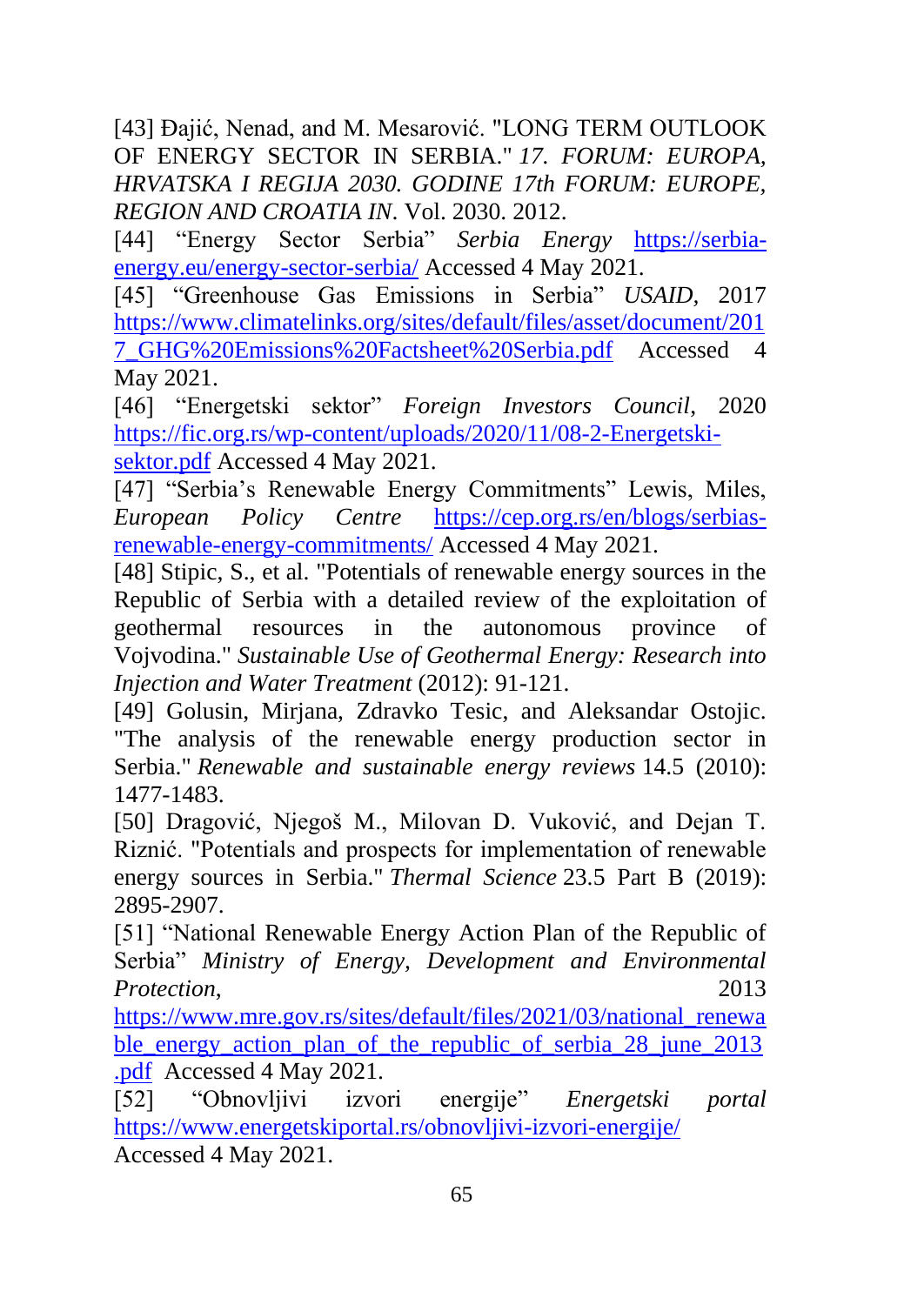[53] "Serbia to double share of renewable energy, reach 40% by 2040 – minister" *Balkan Green Energy News*, 2021 [https://balkangreenenergynews.com/serbia-to-double-share-of](https://balkangreenenergynews.com/serbia-to-double-share-of-renewable-energy-reach-40-by-2040-minister/)[renewable-energy-reach-40-by-2040-minister/](https://balkangreenenergynews.com/serbia-to-double-share-of-renewable-energy-reach-40-by-2040-minister/) Accessed 9 May 2021.

[54] "The energy sector in Serbia" *Bankwatch Network* <https://bankwatch.org/beyond-coal/the-energy-sector-in-serbia> Accessed 5 May 2021.

[55] "Serbia profile" *Odyssee-Mure* [https://www.odyssee](https://www.odyssee-mure.eu/publications/efficiency-trends-policies-profiles/serbia.html#:~:text=According%20to%20EU%20obligations%20Republic,by%20Government%20in%20late%202016)[mure.eu/publications/efficiency-trends-policies-](https://www.odyssee-mure.eu/publications/efficiency-trends-policies-profiles/serbia.html#:~:text=According%20to%20EU%20obligations%20Republic,by%20Government%20in%20late%202016)

[profiles/serbia.html#:~:text=According%20to%20EU%20obligatio](https://www.odyssee-mure.eu/publications/efficiency-trends-policies-profiles/serbia.html#:~:text=According%20to%20EU%20obligations%20Republic,by%20Government%20in%20late%202016) [ns%20Republic,by%20Government%20in%20late%202016](https://www.odyssee-mure.eu/publications/efficiency-trends-policies-profiles/serbia.html#:~:text=According%20to%20EU%20obligations%20Republic,by%20Government%20in%20late%202016) Accessed 4 May 2021.

[56] Stošić, Ivan, Ivana Domazet, and Hasan Hanić. "Effects of privatization and restructuring on manufacturing industry: the evidence from Serbia." *Metalurgia internaţional* 18.7 (2013): 77- 82.

[57] "Resource efficiency and circular economy in Europe – even more from less. An overview of policies, approaches and targets of Serbia in 2018" *ETC/WMGE*, European Environment Agency, 2018 [https://www.eionet.europa.eu/etcs/etc-wmge/products/b](https://www.eionet.europa.eu/etcs/etc-wmge/products/b-country-profile-serbia_finalised.pdf)[country-profile-serbia\\_finalised.pdf](https://www.eionet.europa.eu/etcs/etc-wmge/products/b-country-profile-serbia_finalised.pdf) Accessed 5 May 2021.

[58] "Roadmap for circular economy in Serbia" *Ministry of Environmental Protection, Republic of Serbia*, 2020 [https://www.rs.undp.org/content/serbia/en/home/library/mdg/road](https://www.rs.undp.org/content/serbia/en/home/library/mdg/roadmap-for-circular-economy-in-serbia.html)

[map-for-circular-economy-in-serbia.html](https://www.rs.undp.org/content/serbia/en/home/library/mdg/roadmap-for-circular-economy-in-serbia.html) Accessed 5 May 2021.

[59] "Društveno odgovorno poslivanje za sve" *Unija poslodavaca Srbije*, 2015 [https://www.poslodavci.rs/wp](https://www.poslodavci.rs/wp-content/uploads/2015/11/studija-o-dopu-u-srbiji.pdf)[content/uploads/2015/11/studija-o-dopu-u-srbiji.pdf](https://www.poslodavci.rs/wp-content/uploads/2015/11/studija-o-dopu-u-srbiji.pdf) Accessed 5 May 2021.

[60] Minović, Jelena, and Vlastimir Vuković. "Analysis of the Serbian Capital Market." *Economic Analysis* 46.1-2 (2013): 1-11.

[61] "EBRD invests record EUR516 million in Serbia in 2019" Vlajcic, Bojana. *European Bank for Reconstruction and Development* [https://www.ebrd.com/news/2020/ebrd-invests](https://www.ebrd.com/news/2020/ebrd-invests-record-516-million-in-serbia-in-2019.html)[record-516-million-in-serbia-in-2019.html](https://www.ebrd.com/news/2020/ebrd-invests-record-516-million-in-serbia-in-2019.html) Accessed 6 May 2021.

[62] Sergi, Bruno S., et al. "Public–Private Partnerships as a Mechanism of Financing Sustainable Development." *Financing*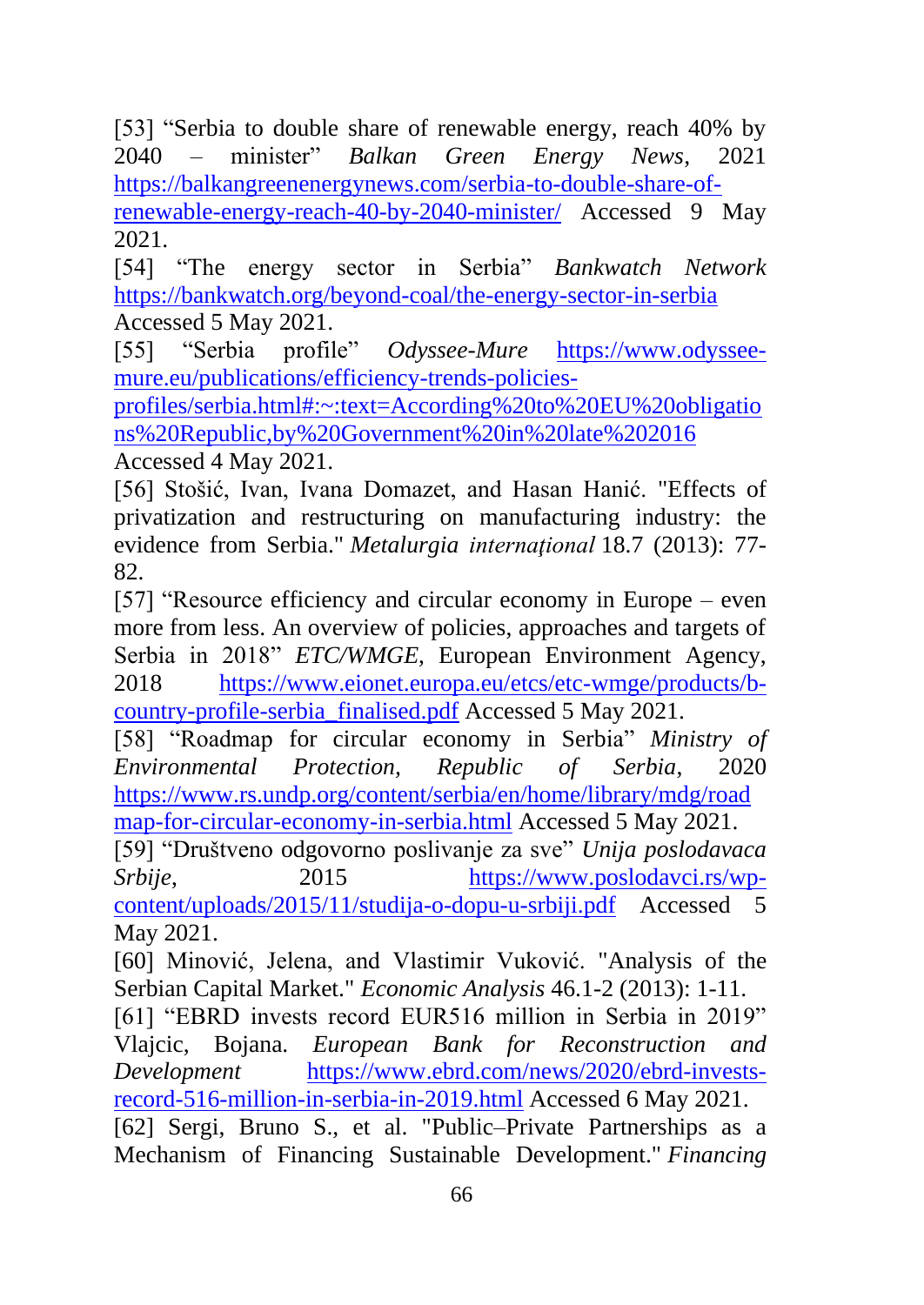*Sustainable Development*. Palgrave Macmillan, Cham, 2019. 313- 339.

[63] "EBRD and the Green Economy Transition: a strategy for sustainable investments in Serbia" *Balkan Green Energy News*, 2017 [https://balkangreenenergynews.com/green-economy](https://balkangreenenergynews.com/green-economy-transition-in-serbia/)[transition-in-serbia/](https://balkangreenenergynews.com/green-economy-transition-in-serbia/) Accessed 6 May 2021.

[64] "Finansiranje projekata" *Green Energy* <http://zelenaenergija.pks.rs/ZelenaEnergija.aspx?id=25&p=7&> Accessed 3 May 2021.

[65] "Demokratija pred izazovom- kako javnost učestvuje u stvaranju politike životne sredine" *Beogradska otvorena škola*, 2014 [https://www.bos.rs/du/uploaded/PRINT\\_\\_Consensus.pdf](https://www.bos.rs/du/uploaded/PRINT__Consensus.pdf) Accessed 10 May 2021.